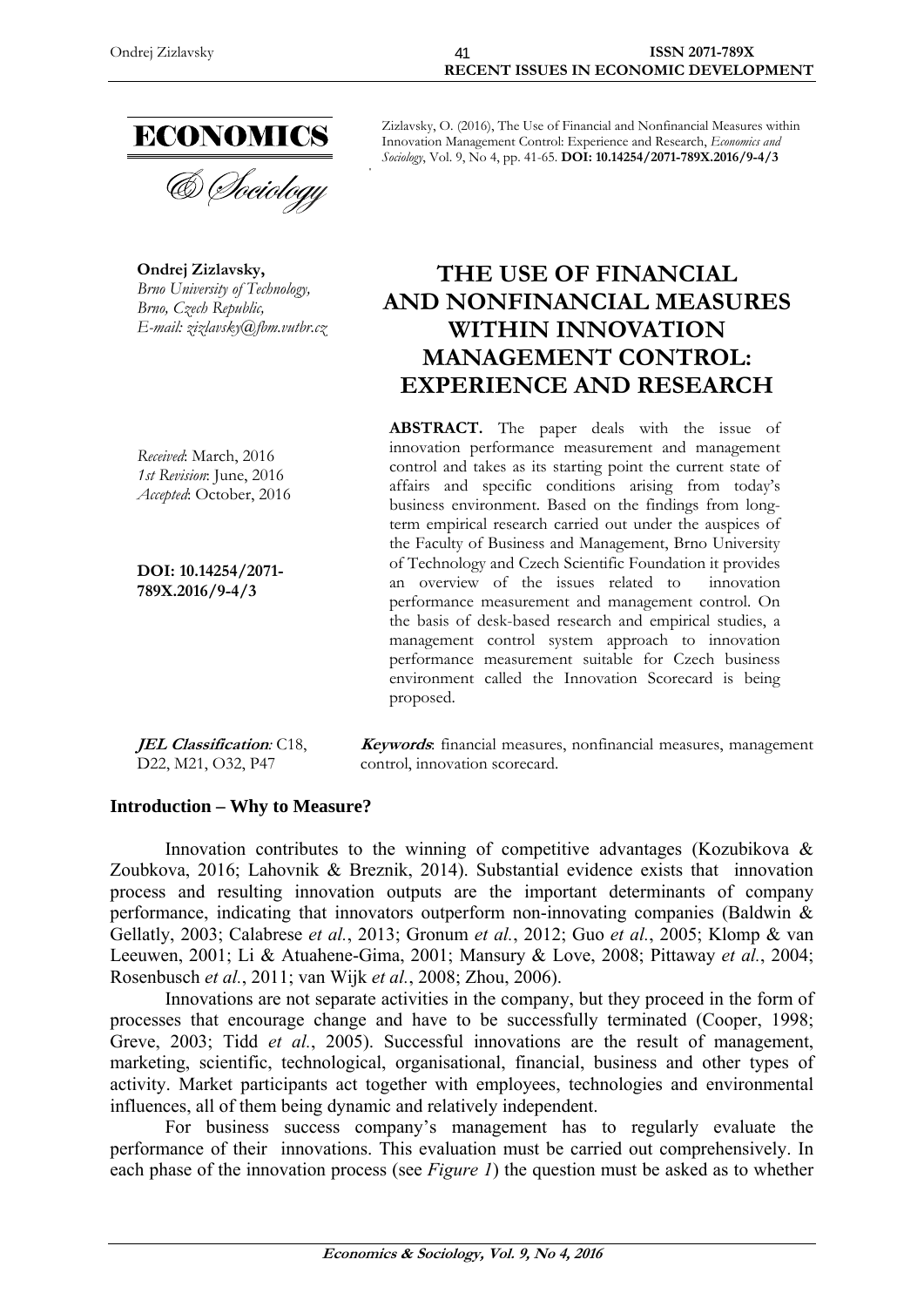| Ondrej Zizlavsky | ISSN 2071-789X                        |
|------------------|---------------------------------------|
|                  | RECENT ISSUES IN ECONOMIC DEVELOPMENT |

it makes sense to continue with the task and not just from a technical perspective but also in marketing terms. It is essential to ascertain whether the set of technical parameters can be achieved and whether innovation has any prospects of success at some market. In addition, it is necessary to analyse deviations from the expected costs, term changes and their causes, and to assign responsibility for what has caused them. The aim is to learn how to better cope with the innovation process and thus build knowledge upon experience gained. If the company does not use this approach, then there is a risk that it will repeat the same mistakes in the future



Figure 1. Innovation process

Therefore, the cognitive aim of this study is to present knowledge and findings in the field of innovation performance and management control as these areas are currently being dealt with in Czech as well as foreign expert literature and in the practice of Czech manufacturing industry. There are many indicators for assessing company's success in a wider sense but if we refer to innovations it can be difficult to choose the right ones.

Then, the creative aim is to contribute to the study of innovation management with a proposal of a conceptual performance measurement and management framework for innovation processes suitable for Czech business environment. The framework is based specifically on project management, the input-process-output-outcomes model (Brown, 1996), the Stage Gate approach (Cooper, 1998) and the Balanced Scorecard (Kaplan & Norton, 1996).

The study begins with theory and definition of the essential terms. The theoretical part is followed by an empirical analysis investigating the current state of affaird in Czech manufacturing. On the basis of desk-based research and empirical study, a management control system approach to innovation performance measurement suitable for Czech business environment called the Innovation Scorecard is proposed in the discussion section.

The research presented in this study is valuable for several reasons. Firstly, it is one of the few comprehensive studies to address the question of what methods of innovation performance measurement are implemented in innovative Czech manufacturing companies. Secondly, the research takes into account the specifics of the investigated issue, such as measurement in soft systems, the core microlevel of measurement, and the specifics of Czech business environment after the financial crisis. Thirdly, only a few recent studies provide an attempt to develop a Balanced Scorecard framework for innovations. Garcia Valderrama et al.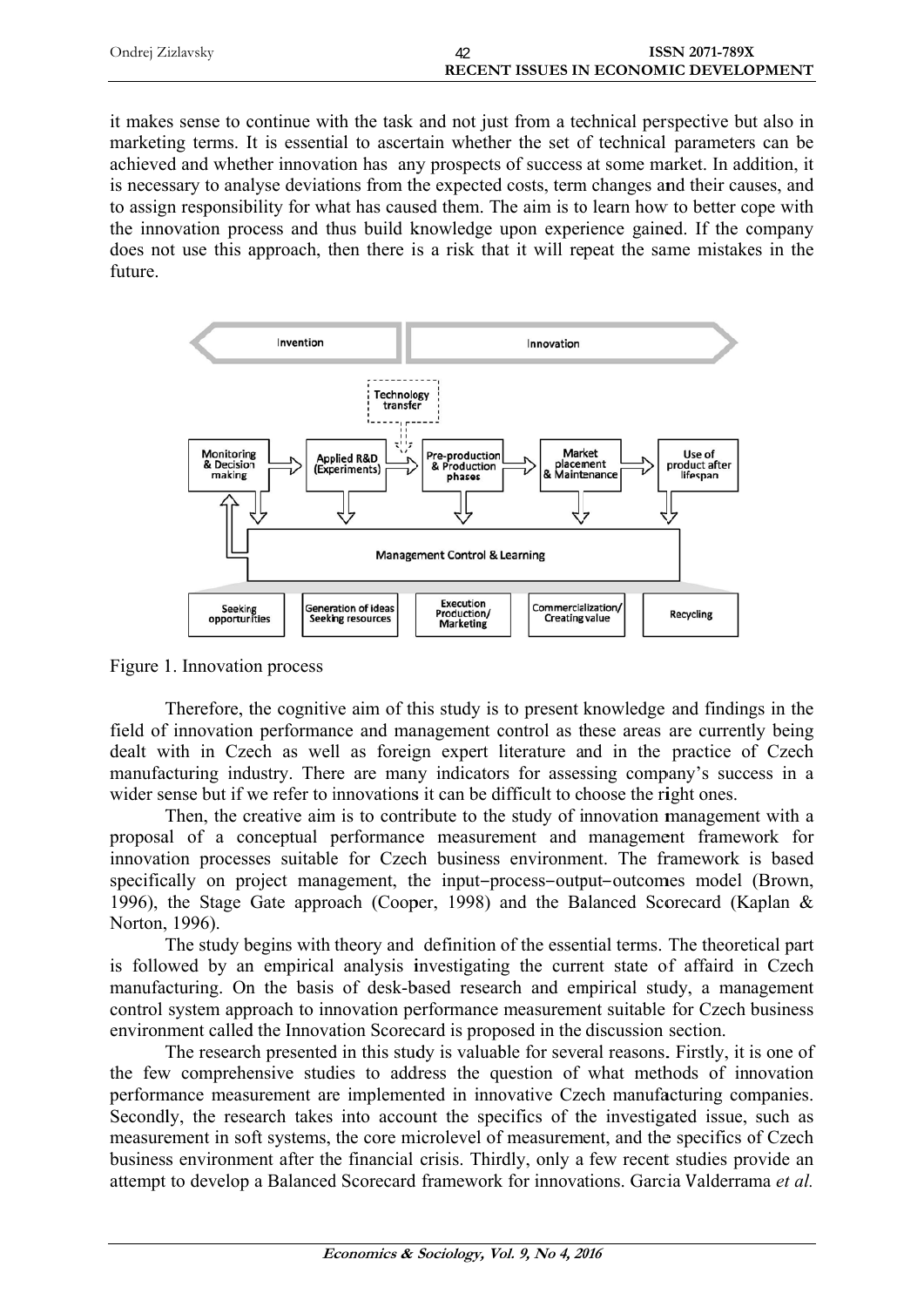| Ondrej Zizlavsky | <b>ISSN 2071-789X</b>                        |
|------------------|----------------------------------------------|
|                  | <b>RECENT ISSUES IN ECONOMIC DEVELOPMENT</b> |

(2008a) developed a general Balanced Scorecard model limited to innovations, and both GarciaValderrama *et al.* (2008b) and Eilat *et al.* (2008) also proposed an integrated data envelopment analysis and Balanced Scorecard approach to evaluating innovation projects.

The paper has the following unique outcomes:

- Key insights and tools derived from the latest academic research, consulting companies' publications and practitioners' experience.
- Key results on how Czech companies measure and control the performance of their innovation processes.
- A discussion about the current situation and possible development trends in innovation performance measurement and management control.
- A road map to developing a management control system called Innovation Scorecard.

# **1. Literature Review**

The significance of innovation was highlighted as early as the beginning of the  $20<sup>th</sup>$ century by Schumpeter (1912). His concept of innovation became the basis for numerous studies and modern concepts in the sphere of innovation (e.g. Drucker, 1985; OECD, 2005; Porter, 1990; Rothwell, 1992; Valenta, 1969). Innovation is in this study understood in line with the Oslo Manual (OECD, 2005), which is the foremost international source of guidelines for the collection and use of data on innovation activities in industry (Gault, 2013). The Oslo Manual defines four types of innovation that encompass a wide range of changes in companies' activities: (i) product innovations, (ii) process innovations, (iii) organisational innovations and (iv) marketing innovations. Thus innovation is the culmination of a whole series of scientific, research, technical, organisational, financial and commercial activities that collectively constitute the innovation process (Vlcek, 2002).

Measuring efficiency and contribution to value of innovation has become a fundamental concern for managers and executives in the last decades. Many studies have been written aimed at discussing the issue and suggesting possible approaches to the performance measurement, innovation and R&D management literature (e.g. Bassani *et al.*, 2010; Chiesa & Frattini, 2009; Merschmann & Thonemann, 2011; Wingate, 2015). Despite this there are no uniform guidelines in the professional literature for measuring the performance of innovations. Every innovation is unique, specific, and intended to bring competitive advantage and company growth (Bonner *et al.*, 2001).

Therefore, how to measure innovation? What kind of metrics to choose? Empirical studies give various approaches to use:

- A number of implemented innovation (e.g. Garcia & Calantone, 2002; Danneels & Kleinschmidt, 2001).
- Bibliometric indicators (e.g. Thomas & McMillan, 2001; Verbeek *et al.*, 2002).
- Technometric patent data (e.g. Acs *et al.*, 2002; Chiesa & Frattini, 2009).
- R&D expenditure (e.g. Brouwer & Kleinknecht, 1996; Doukas & Switzer, 1992; OECD, 2009; Zizlavsky & Karas, 2014).
- Economic metrics (e.g. Chiesa & Frattini, 2009; Cooper *et al.*, 2004; Hauschildt & Salomo, 2007; Ryan & Ryan, 2002; Thomaschewski & Tarlatt, 2010).

Unlike most of the previous studies on innovation, in this study we not only measure innovation through R&D expenditure, patents or implemented innovations. There are several well known limitations for these measurement (Brouwer & Kleinknecht, 1996; Griliches, 1990; Patel & Pavitt, 1995). The importance of other dimensions of innovation, such as managerial or organisational change, investment in design or skills and management of the innovation process itself is increasingly acknowledged (OECD, 2009). Therefore the paper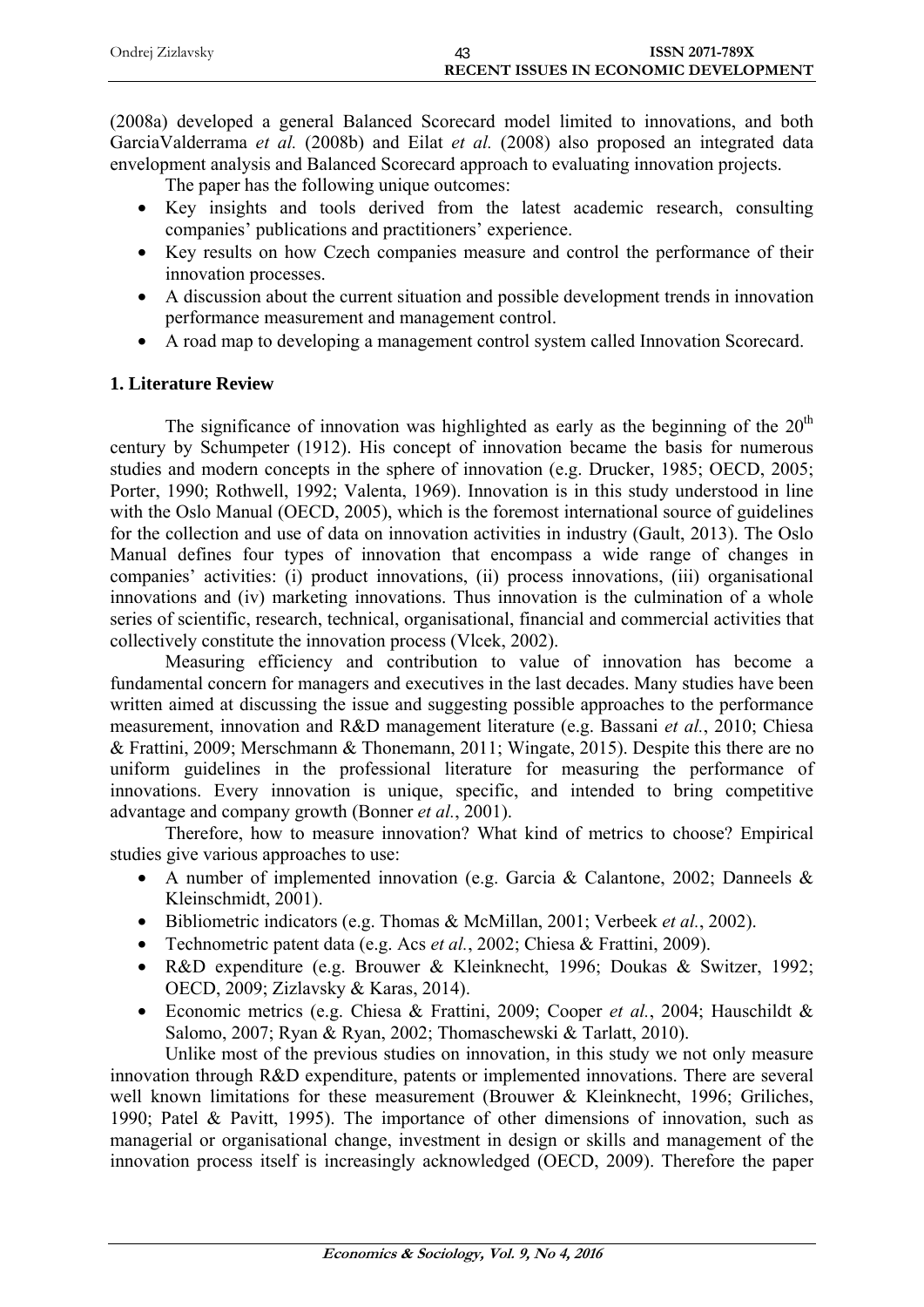| Ondrej Zizlavsky | 44 | <b>ISSN 2071-789X</b>                        |
|------------------|----|----------------------------------------------|
|                  |    | <b>RECENT ISSUES IN ECONOMIC DEVELOPMENT</b> |

deals with economic indicators. For clarity they are divided into financial and nonfinancial indicators.

Financial indicators are indispensable for assessing business performance. Just they can inform the managers about the company's capability of creating value and allow them to check whether any employed measures contributed to the creation of value. Methods for economic analysis are currently the most diffused methods for evaluation of innovation projects (Ryan & Ryan, 2002). Although the existing methods largely differ in their implementation, they all share a common principle, that is, the capital budgeting approach for calculating the economic return of a project as a sequence of discounted cash flows (Chiesa & Frattini, 2009). Other popular performance innovation metrics in industry are the percentage of revenues from new products, percentage of growth in new products, and overall profits generated by new products (Cooper *et al.*, 2004).

However, assessing the results of innovations only in terms of its economic benefits may not be the most advantageous way. The development and improvement of measurement systems therefore took the path of supplementing financial indicators with many other non financial indicators used by companies seeking to measure and evaluate the development of basic success factors in their respective strategic areas (Ittner & Larcker, 1998; Kaplan & Norton, 1996; Neuman *et al.*, 2008; Vaivio, 1999). It was clear that traditional systems of measuring performance could not succeed in the changing conditions of global business (Johnson & Kaplan, 1987). Then, many authors have concluded that, due to the complexity of the concept to be measured (i.e. innovation processes), multiple integrated measurements of output need to be utilised (Tipping *et al.*, 1995; Utunen, 2003; Werner & Souder, 1997) in order to obtain both a quantitative and qualitative measurement and, in the meantime, more information on the effectiveness of the innovations measured (Werner & Souder, 1997). Therefore the concept of performance measurement used in this study – Innovation Scorecard – refers to the use of a multi dimensional set of performance measures for the planning and management of a business and follows principles of performance measurement system design (see *Table 1*).

| Globerson (1985)            | <b>Maskell</b> (1991)        | Bourne <i>et al.</i> (2003)            |
|-----------------------------|------------------------------|----------------------------------------|
| Performance criteria must   | The measures should be.      | Performance measurement refers to the  |
| be chosen from the          | directly related to the      | use of a multidimensional set of       |
| company's goals.            | company's manufacturing      | performance measures.                  |
| Performance criteria must   | strategy.                    | Performance measurement should         |
| make possible the           | Nonfinancial measures        | include both financial and             |
| comparison of companies     | should be adopted.           | non-financial measures, internal and   |
| that are in the same        | It should be recognised that | external measures of performance and   |
| business.                   | measures vary between        | often both measures which quantify     |
| The purpose of each         | locations – one measure is   | what has been achieved as well as      |
| performance criterion must  | not suitable for all         | measures which are used to help        |
| be clear.                   | departments or sites.        | predict the future.                    |
| Data collection and         | It should be acknowledged    | Performance measurement cannot be      |
| methods of calculating the  | that measures change as      | done in isolation.                     |
| performance criterion must  | circumstances do.            | Performance measurement is only        |
| be clearly defined.         | The measures should be.      | relevant within a reference framework  |
| Ratio based performance     | simple and easy to use.      | against which the efficiency and       |
| criteria are preferred to   | The measures should provide  | effectiveness of action can be judged. |
| absolute numbers.           | fast feedback.               | Performance measures should be         |
| Performance criteria should | The measures should be       | developed from strategy.               |
| be under the control of the | designed so that they        | Performance measurement has an         |

Table 1. Principles for performance measurement system design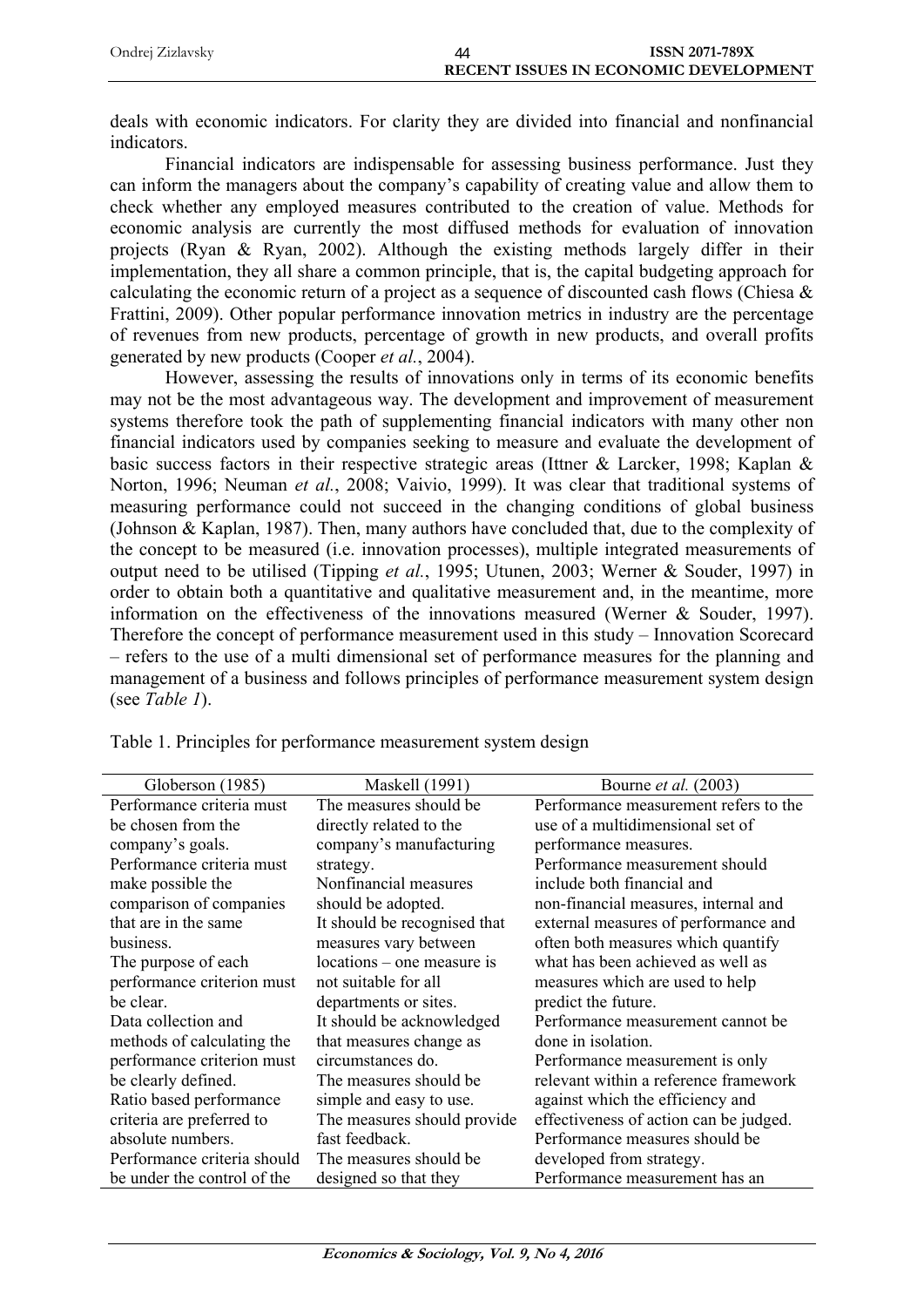| evaluated organisational    | stimulate continuous    | impact on the environment in which it   |
|-----------------------------|-------------------------|-----------------------------------------|
| unit.                       | improvement rather than | operates.                               |
| Performance criteria should | simply monitor.         | Starting to measure, deciding what to   |
| be selected through         |                         | measure, how to measure and what the    |
| discussions with the people |                         | targets will be, are all acts which     |
| involved (customers,        |                         | influence individuals and groups        |
| employees, managers, etc.). |                         | within the company.                     |
| Objective performance       |                         | Once measurement has started, the       |
| criteria are preferable to  |                         | performance review will have            |
| subjective ones.            |                         | consequences, as will the actions       |
|                             |                         | agreed upon as a result of that review. |
|                             |                         | Performance measurement is being        |
|                             |                         | used to assess the impact of actions on |
|                             |                         | the stakeholders of the company whose   |
|                             |                         | performance is being measured.          |

## **2. Methodology**

The research framework is based on four primary research projects carried out in Czech innovative companies under the auspices of the Faculty of Business and Management of Brno University of Technology and one comprehensive research project supported by the Czech Science Foundation.

A total of 53 mostly production companies participated in the first project called *Research into the Level of Development of Innovation Potential, Creation and Evaluation of the Innovation Strategy of Medium-Sized and Large Machine-Industry Companies in the South Moravian Region in the Czech Republic* (Reg. No. AD 179001M5) conducted in 2009. This project uncovered several unfavourable findings on the state of management of innovative activities. Therefore this area was examined in detail in three subsequent research projects called Development of Knowledge for Improvement of Information Support of the *Economic Management of Company Development in Accordance with Development of the Business Environment* (Reg. No. FPS10-17) undertaken in 2010, *Development of Knowledge for Improvement of Information Support of the Economic Management of a Company* (Reg. No. FP-S-11-1) in 2011 and *Efficient Management of Companies with Regard to Development in Global Markets* (Reg. No. FP-S-12-1) in 2012.

These projects became the bases for in-depth research carried out in 2013-2015 within the Czech Scientific Foundation post-doc research project *Innovation Process Performance Assessment: a Management Control System Approach in Czech Small and Medium-sized Enterprises* (Reg. No. 13-20123P) in the field of innovation performance measurement and management control.

The fundamental unit of research interest is the company. This study presents a shift from a macroeconomic level of exploration to the sector and especially the level of the individual business. This level of investigation requires in particular the application of qualitatively based methodological procedures and allows a deeper understanding of the analysed phenomena.

The concept of the innovation performance solutions in this study depends on the following premises:

- The company is the source of innovation.
- Innovation performance, that is the ability to carry out the desired innovation, can be seen as one of the most significant factors in the competitiveness and efficiency of a company.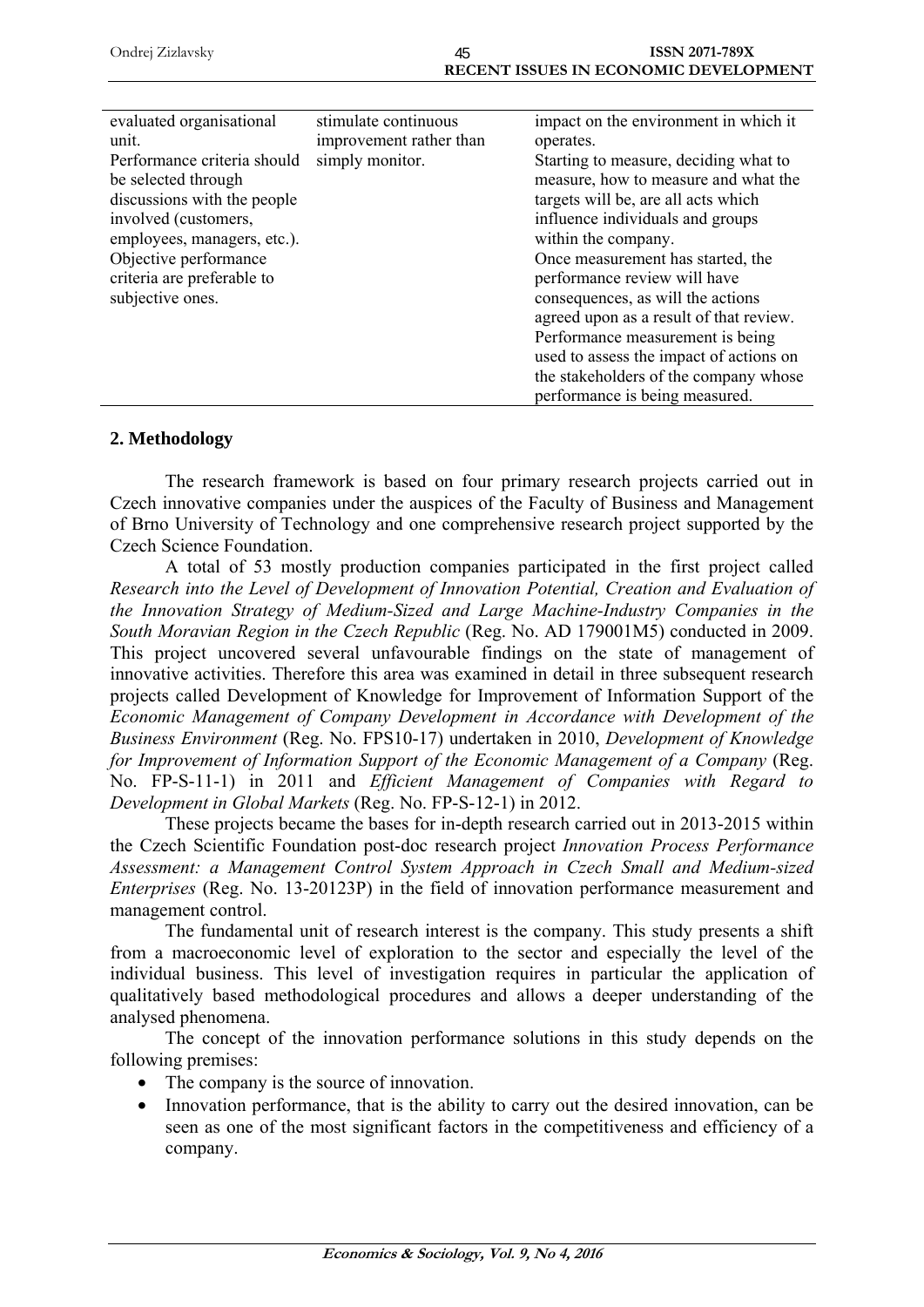| Ondrej Zizlavsky | 46 | <b>ISSN 2071-789X</b>                        |
|------------------|----|----------------------------------------------|
|                  |    | <b>RECENT ISSUES IN ECONOMIC DEVELOPMENT</b> |

- Innovations are, in the context of the subject of the research, in the economic/organisational (not technical) category.
- Innovative outputs from companies cannot be restricted to the innovation of products, as steadily greater significance is being ascribed to the remaining types of innovation (according to the Oslo Manual (OECD, 2005)) and that is true even in companies of a production character.
- Innovation is not just a matter of the company's outputs but also changes in the sources of the internal environment of the concern and relations between these and changes in relationships with relevant entities in the external environment.
- The condition for innovative outputs (products and services) is comprehensive innovation, which represents a purposeful chain of all the mentioned changes in the internal and external environments of the company.

Research work relies mainly on a systemic approach, which is normally applied for its ability to consider the situation in the context of external and internal circumstances. It employs a combination of different methods and techniques from various scientific disciplines – triangulation. In this study two types of triangulation are taken into account:

- Data the use of varied data sources: (i) information made available publicly; (ii) information from questionnaire surveys; (iii) information from interviews.
- Methodological the use of a combination of data gained with the aid of questionnaires, analysis of available materials and semi-structured interviews.

Analysis is used as a method for obtaining new information and its interpretation. When processing secondary data, the method of secondary analysis was utilised. A source of secondary data was the professional literature, especially foreign – books, journals and articles from scientific and professional databases (Web of Science, Scopus, Emerald, EBSCO, DOAJ etc.) with respect to their professional level and relevance. The theoretical background for the solving of the issues in question is made up not only of innovation management but also financial management, performance measurement and management control. The methodological background and to a certain extent also the framework is made up of standard methods for the evaluation of the business environment, innovation performance and the quality of sources.

A questionnaire-based survey was implemented to gather information and determine the real state of solved issues of performance measurement and management control of innovations in Czech companies. It was decided to carry out the research via a random selection of various-sized innovative companies from manufacturing industry in the Czech Republic. This choice is related to the fact that managerial tools primarily originated and subsequently developed in manufacturing companies. The second feature was the fact that manufacturing industry is considered the most significant industry for the development of the Czech economy since it is the largest sector. This allows a sufficient number of companies to be contacted to participate in the study. It is estimated that the target population consists of over 11,000 manufacturing companies.

Synthesis is primarily used to announce the results, formulate conclusions, and produce a methodological proposal for the management control of innovation process performance. Induction is utilised especially when generalizing all the findings achieved in the questionnaire survey, and it is also applied when general principles are defined for the methodological proposal for the assessment of innovation process performance based on specific data from individual companies. Verification of dependencies found was verified by the application of deduction.

The feedback method allows a reconsideration of every step in research to make sure the research does not deviate from its original aim and its starting points. Statistical methods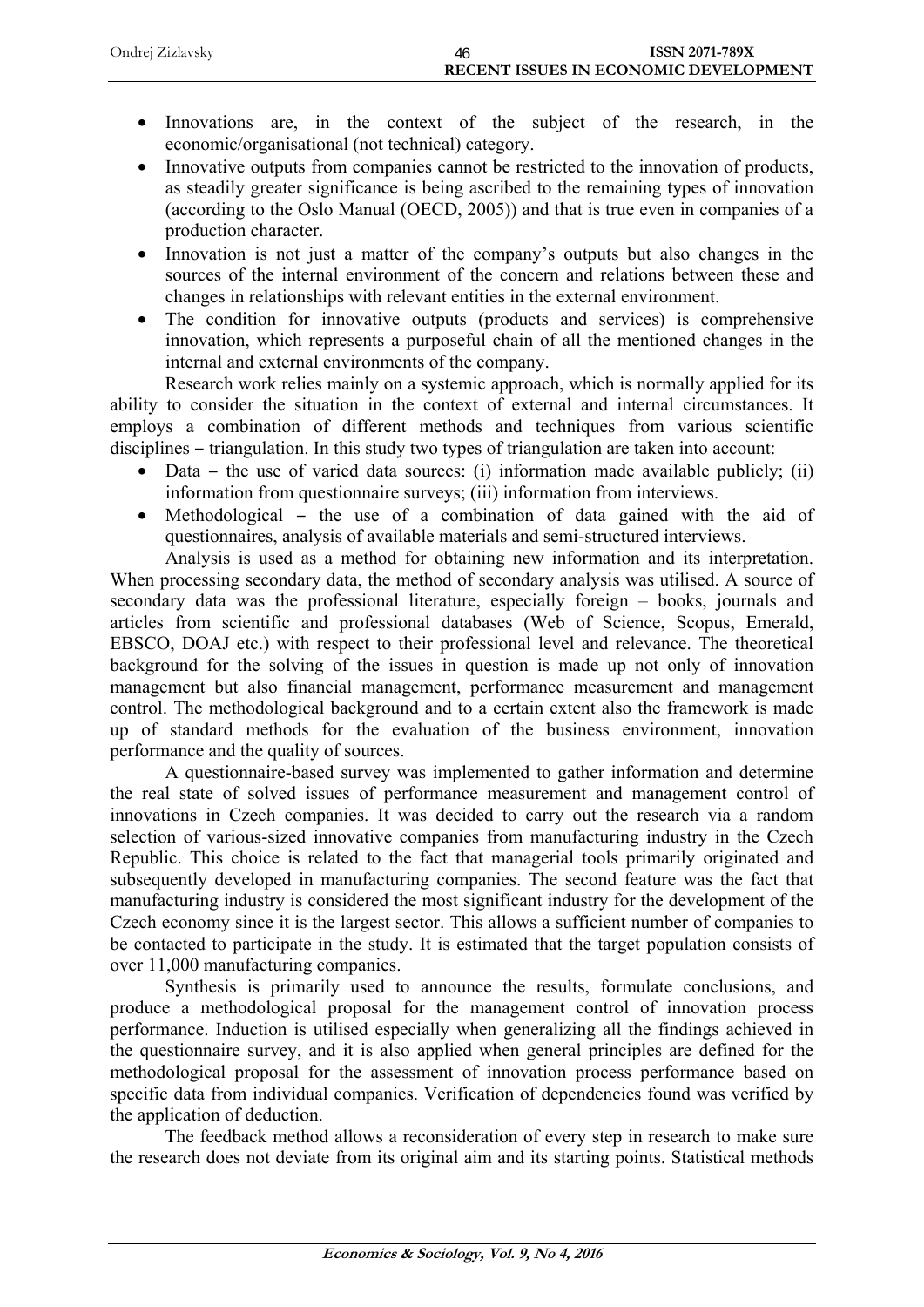| Ondrej Zizlavsky | ISSN 2071-789X                               |
|------------------|----------------------------------------------|
|                  | <b>RECENT ISSUES IN ECONOMIC DEVELOPMENT</b> |

are utilised when analysing primary data and their results are presented in tables and charts in following section.

# **3. Research Results**

Companies for surveys were selected from the databases Technological Profile of the Czech Republic, Kompass and Amadeus database provided to the company Bureau Van Dijk. The real return rates can be considered as very good because return rates of mail-back questionnaires are usually less than 10%. The detailed statistics of the questionnaire inquiries are shown in *Table 2*.

|                                               | Research 2009 | Research 2010                                   | Research 2011                                              | Research 2013-<br>2015 |
|-----------------------------------------------|---------------|-------------------------------------------------|------------------------------------------------------------|------------------------|
| Target population                             |               | Manufacturing enterprises in the Czech Republic |                                                            |                        |
| Research sample                               |               |                                                 | Innovative manufacturing enterprises in the Czech Republic |                        |
| Number of addressed                           |               |                                                 |                                                            |                        |
| companies                                     | 250           | 800                                             | 650                                                        | 2,877                  |
| By e-mail<br>a)                               | 230           | 750                                             | 650                                                        | 2,807                  |
| By personal visit<br>b)                       | 30            | 50                                              | $_{0}$                                                     | 70                     |
| Number of undelivered e-<br>mails             | 13            | 35                                              | 27                                                         | 98                     |
| Number of partially filled<br>questionnaires  | 4             | 9                                               | 13                                                         | 153                    |
| Number of completely filled<br>questionnaires | 53            | 139                                             | 212                                                        | 354                    |
| Real return                                   | 21.2%         | 17.4%                                           | 34.1%                                                      | 12.30%                 |

Table 2. Overall statistics of the questionnaire surveys

*Source*: Own research.

As stated in beginning of this study, the need of management control system is crucial in innovations. Therefore, a key area of surveys were the questions of evaluation for innovative projects – whether and how it is decided the innovation is viable. When asked whether the companies had evaluated the implemented innovative projects, the vast majority answered affirmatively in all period under consideration, 79%, 64% and 79% of respondents, respectively (see *Figure 2*). Besides what is disquieting is the fact that this area is neglected by ca one third of the respondents even though innovations are implemented by them.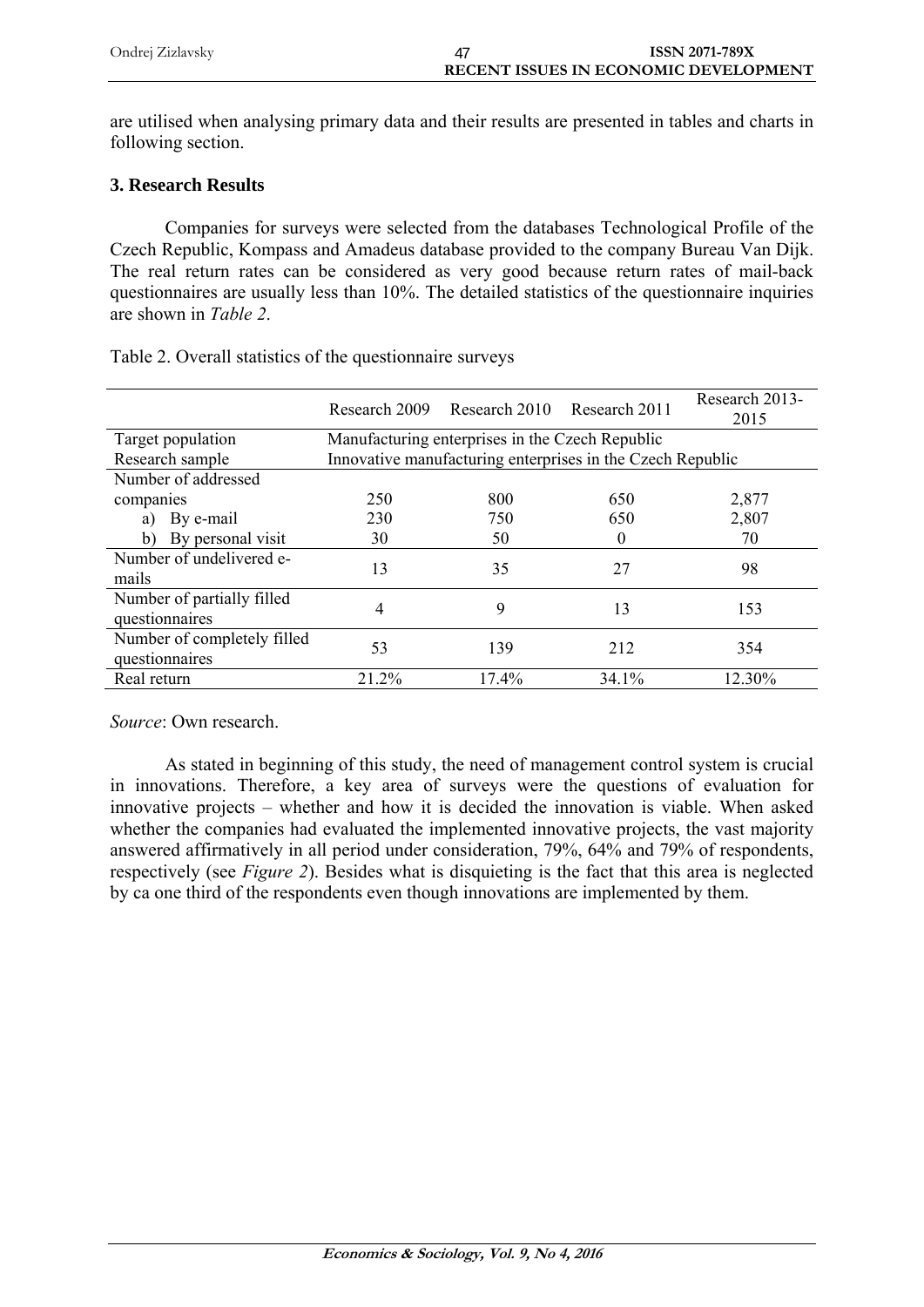

Figure 2. Evaluation of innovative projects *Source*: Research 2009, 2010, 2013-2015.

Here, the initial presumption that companies vary in innovation project evaluation depending on their size is going to be tested by Kruskal-Wallis test for each research project (see *Table 3*). For this purpose, following hypotheses are set.

*Null hypothesis: Level of innovative activity evaluation is equal for all categories of company size.*

*Alternative hypothesis: Level of innovative activity evaluation is not equal for all categories of company size.*

| Table 3. Results of Kruskal-Wallis test |
|-----------------------------------------|
|-----------------------------------------|

| Research 2009 $(n=53)$       |                                                  |             |              |             |         |
|------------------------------|--------------------------------------------------|-------------|--------------|-------------|---------|
| Size                         | Micro $(1)$                                      | Small $(2)$ | Medium $(3)$ | Large $(4)$ | Overall |
| $\mathbf N$                  |                                                  | 11          | 16           | 19          | 53      |
| Median                       | 3.000                                            | 2.000       | 1.500        | 1.000       |         |
| Ave Rank                     | 39.2                                             | 33.5        | 25.1         | 20.3        | 27      |
| Z                            | 2.25                                             | 1.57        | $-0.58$      | $-2.36$     |         |
| $H = 10.12$ DF = 3 P = 0.018 |                                                  |             |              |             |         |
|                              | $H = 11.81$ DF = 3 P = 0.008 (adjusted for ties) |             |              |             |         |
| Research $2010 (n=139)$      |                                                  |             |              |             |         |
| <b>Size</b>                  | Micro $(1)$                                      | Small $(2)$ | Medium $(3)$ | Large $(4)$ | Overall |
| N                            | 27                                               | 32          | 40           | 40          | 139     |
| Median                       | 3.000                                            | 2.000       | 2.000        | 2.000       |         |
| Ave Rank                     | 88.7                                             | 76.9        | 65.6         | 56.2        | 70.0    |
| Z                            | 2.69                                             | 1.11        | $-0.81$      | $-2.57$     |         |
| $H = 11.97$ DF = 3 P = 0.007 |                                                  |             |              |             |         |
|                              | $H = 13.15$ DF = 3 P = 0.004 (adjusted for ties) |             |              |             |         |
| Research 2013-2015 (n=354)   |                                                  |             |              |             |         |
| <b>Size</b>                  | Micro $(1)$                                      | Small $(2)$ | Medium $(3)$ | Large $(4)$ | Overall |
| N                            | 26                                               | 101         | 158          | 69          | 354     |
| Median                       | 2.000                                            | 2.000       | 2.000        | 2.000       |         |
| Ave Rank                     | 210.8                                            | 179.9       | 178.1        | 160.1       | 177.5   |
| Z                            | 1.72                                             | 0.28        | 0.10         | $-1.58$     |         |
| $H = 4.81$ DF = 3 P = 0.186  |                                                  |             |              |             |         |
|                              | $H = 5.71$ DF = 3 P = 0.127 (adjusted for ties)  |             |              |             |         |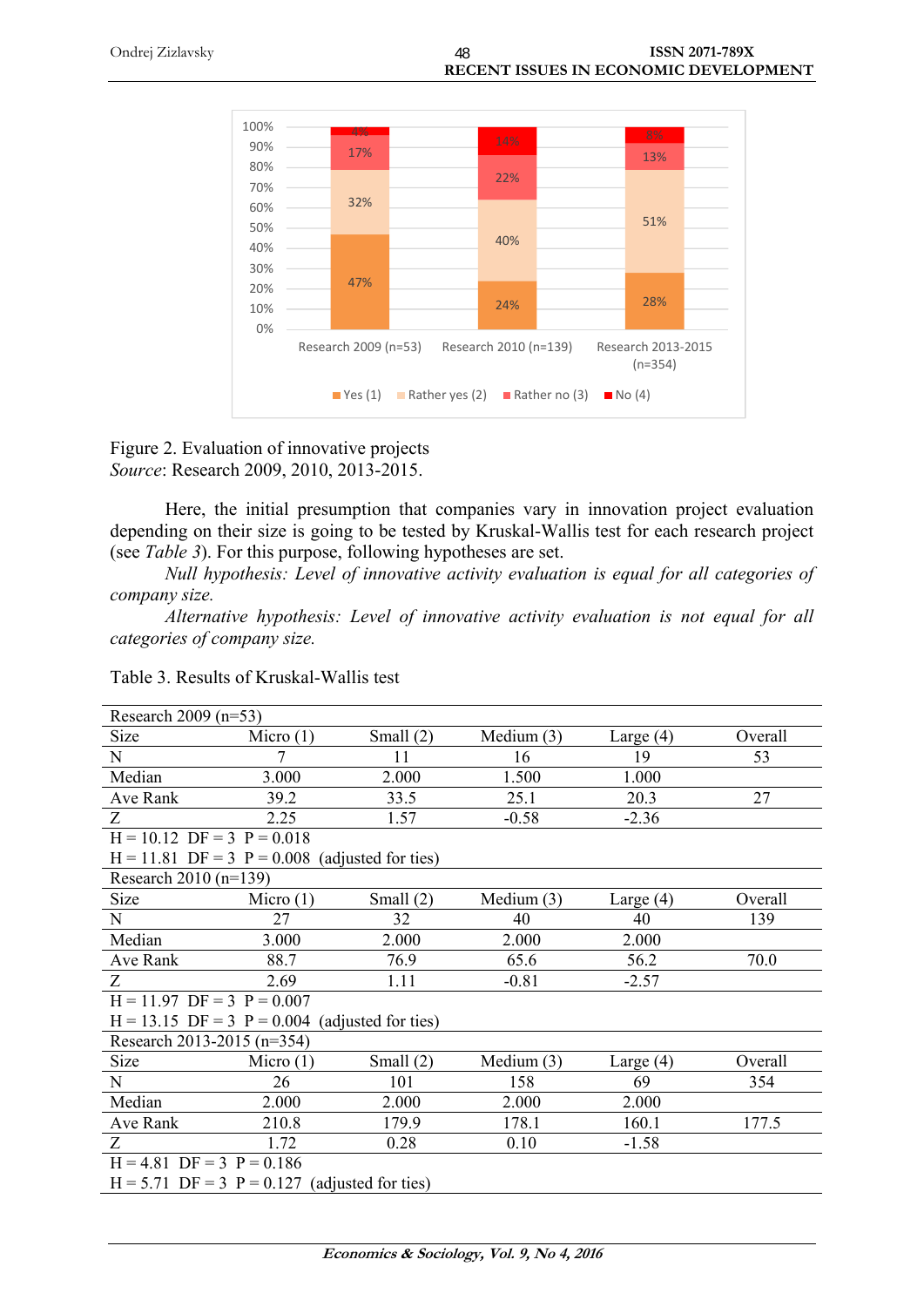| Ondrej Zizlavsky | <b>ISSN 2071-789X</b>                        |  |
|------------------|----------------------------------------------|--|
|                  | <b>RECENT ISSUES IN ECONOMIC DEVELOPMENT</b> |  |

Research 2009: The test statistic (H) has a p-value of 0.018 unadjusted, resp. 0.008 adjusted for ties, indicating that the null hypothesis can be rejected at  $\alpha = 0.05$  levels higher than 0.018, resp. 0.008 in favour of the alternative hypothesis of at least one difference among the treatment groups of company size.

Research 2010: Analogously as Research 2009, the test statistic (H) has a p-value of 0.007 unadjusted, resp. 0.004 adjusted for ties, indicating that the null hypothesis can be rejected at  $\alpha = 0.05$  levels higher than 0.007, resp. 0.004 in favour of the alternative hypothesis of at least one difference among the treatment groups of company size.

Research 2013-2015: Data and results of Kruskal-Wallis did not confirm alternative hypothesis, i.e. it has not been proved that level of innovative activity evaluation is not equal for all categories of company size. However, this result contradict previous result as well as general knowledge and experience in management control. Therefore, gained data are modified and Spearman's rank correlation is calculated (see *Table 4*).

Table 4. Calculated Spearman's correlation coefficient

|                                | No. | Spearman R  | $t(N-2)$   | P-Value  |
|--------------------------------|-----|-------------|------------|----------|
| Category $2009 \&$ Size $2009$ | 53  | $-0.465196$ | -3.75297   | 0.000449 |
| Category $2010 \&$ Size $2010$ | 139 | $-0.306548$ | $-3.76954$ | 0.000242 |
| Category 2015 & Size $2015$    | 354 | $-0.105305$ | $-1.98674$ | 0,047726 |

Here, it has been proved that there exists significant relationship between size of the company and innovative activities evaluation at a 5% significance level. In other words, the larger company is the innovative activity evaluation is performed.

In 2010 for businesses which responded affirmatively  $(n=89)$  to the above question, the method of evaluating the innovative activities has been examined. The results are shown in the diagram below (see *Figure 3*). The prevailing approach is the monitoring of financial indicators or, more precisely, the monitoring of costs with respect to operating profit and the fulfilment of turnover based on the sales plan. Other data and indicators have not been essential for the surveyed enterprises. In 23% of respondents, the objectives and strategies of innovative activities are transformed into a comprehensive system of measurable financial and nonfinancial indicators. Although it should be noted that after overcoming the barriers and reluctance of the managers to communicate more detailed information about their systems of innovation evaluation, these systems proved not to be very appropriate, while being biased in favour of financial indicators.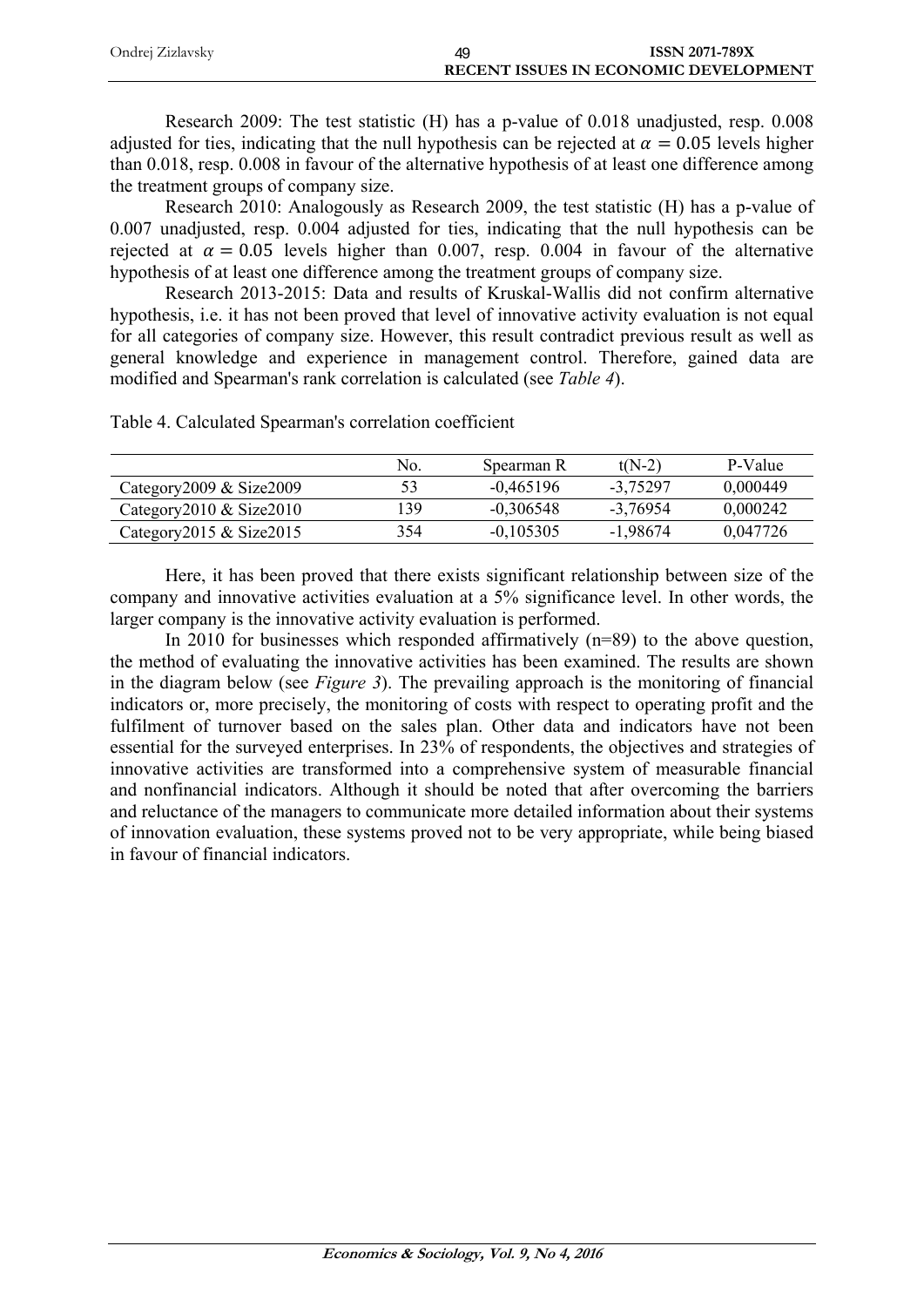



Figure 3. Ways of innovation evaluation  $(n=89)$ Source: Research 2010.

Therefore, within research survey 2013-2015 the period since when has the company implemented innovation management control system (MCS) was examined (281 respondents in total).

| Category              |               | Micro   | Small     | Medium     | Large  | Total  |
|-----------------------|---------------|---------|-----------|------------|--------|--------|
| (Number of employees) |               | $(1-9)$ | $(10-49)$ | $(50-249)$ | (>250) |        |
| Less than 5 years     | No.           | 12      | 29        | 25         | Ø      | 74     |
|                       | $\%$          | 57.14   | 35.80     | 20.00      | 14.81  | 26.33  |
|                       | No.           |         | 33        | 56         | 25     | 121    |
| From 5 to 10 years    | $\frac{0}{0}$ | 33.33   | 40.74     | 44.80      | 46.30  | 43.06  |
| From 11 to 15 years   | No.           |         | 14        | 36         | 15     | 67     |
|                       | $\%$          | 9.52    | 17.28     | 28.80      | 27.78  | 23.84  |
|                       | No.           |         |           | 8          | 6      | 19     |
| More than 15 years    | $\%$          | 0.00    | 6.17      | 6.40       | 11.11  | 6.76   |
|                       | No.           | 21      | 81        | 125        | 54     | 281    |
| Total                 | $\frac{0}{0}$ | 100.00  | 100.00    | 100.00     | 100.00 | 100.00 |

|  |  | Table 5. Period of innovation MCS implementation $(n=281)$ |  |
|--|--|------------------------------------------------------------|--|
|  |  |                                                            |  |

Source: Research 2013-2015.

Another initial presumption Large companies have implemented their innovation management control system for a longer time than SMEs is going to be tested. Independence statistical testing of two qualitative characters is carried out for statistical dependency verification. The null hypothesis is going to be tested that random values are not dependent in comparison with the alternative hypothesis.

Null hypothesis: Size of the company and longer period of innovation management control system implementation are not related to each other.

Alternative hypothesis: Size of the company and longer period of innovation management control system implementation are related to each other.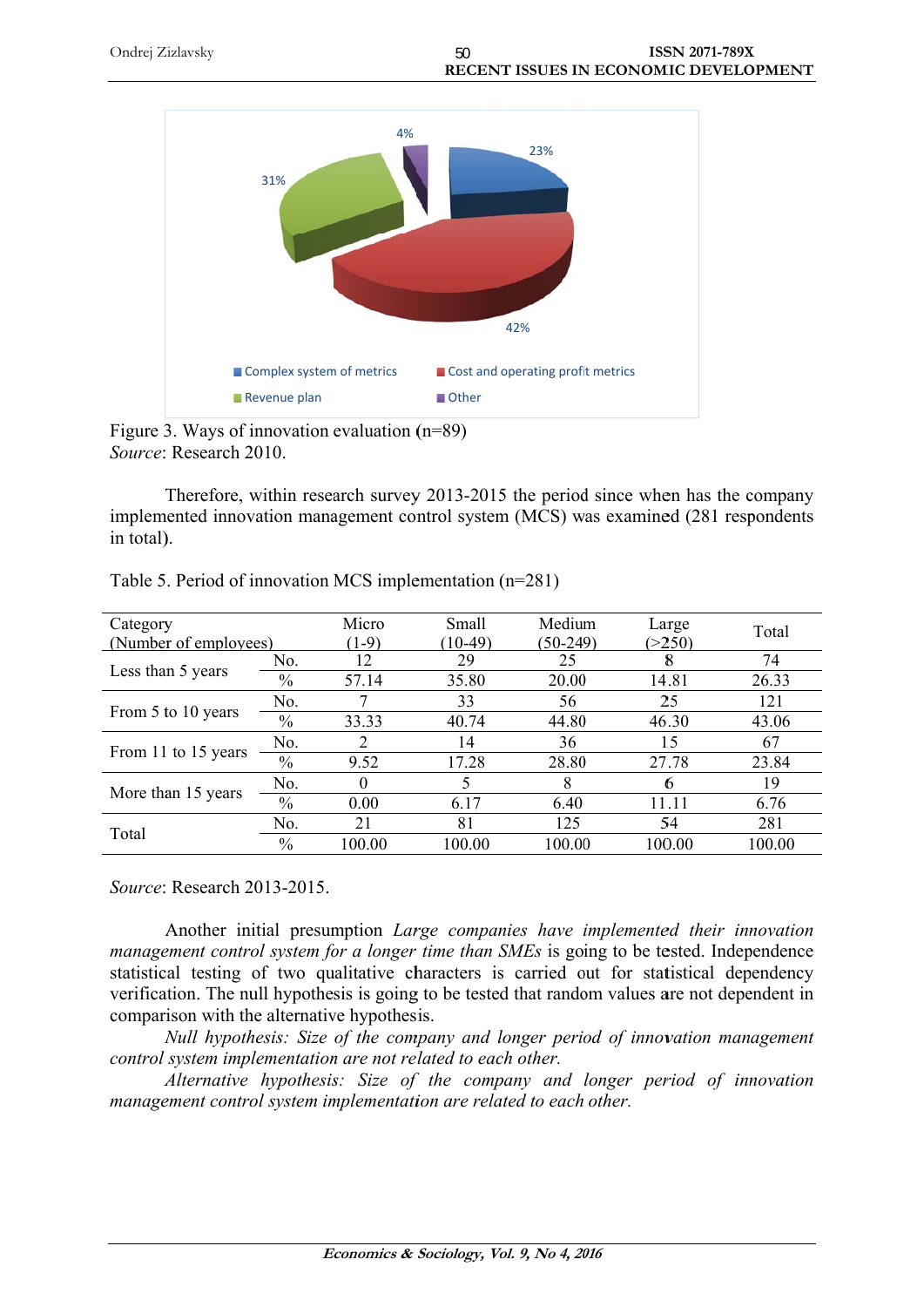| Period of MCS implementation/Size of company                          | <b>SMEs</b> | Large |     |
|-----------------------------------------------------------------------|-------------|-------|-----|
| Less than 5 years                                                     | 66          |       |     |
| From 5 to 10 years                                                    | 96          |       |     |
| From 11 to 15 years                                                   | 52          |       |     |
| More than 15 years                                                    | 13          |       |     |
|                                                                       | 227         |       | 281 |
| Calculated test criterion: Chi-Sq = $5.835$ ; DF = 3; P-Value = 0.120 |             |       |     |

Table 6. Relation research of period of MCS implementation and size of the company  $(n=281)$ 

*Source*: Research 2013-2015.

For a selected significance level  $\alpha = 0.05$  a quantile chi-sq (3) is determined = 7.815. Because the value of test criterion was not realized in the critical field (5.835 < 7.815 and pvalue  $= 0.120$ ) the alternative hypothesis is rejected on five percentage level signification and null hypothesis is accepted. In other words, companies evaluate innovation processes no matter what the period of MCS implementation.

Then, the relevant reasons for innovation MCS implementation and their importance were surveyed for the same group of respondents. Moreover, they evaluated the importance of these reasons. The measurement instrument used in the questionnaire to estimate the importance of reasons for innovation MCS implementation was evaluated a five- item Likert scale: 1 – very important,  $2$  – important,  $3$  – neutral,  $4$  – not important,  $5$  – completely unimportant. In the summary of the percentage ratio of positive answers, i.e. values 1 (very important) and 2 (important), the order of individual possibilities was determined (see *Table 7*).

|                                   | very<br>important |               | $\overline{2}$<br>important |               | 3<br>neutral |               |     | 4<br>not<br>important | 5<br>un-<br>important |                | Cronbach's<br>Alpha |
|-----------------------------------|-------------------|---------------|-----------------------------|---------------|--------------|---------------|-----|-----------------------|-----------------------|----------------|---------------------|
|                                   | No.               | $\frac{0}{0}$ | No.                         | $\frac{0}{0}$ | No.          | $\frac{0}{0}$ | No. | $\frac{0}{0}$         | No.                   | $\frac{0}{0}$  |                     |
| Motivation<br>and remuneration    | 99                | 35            | 117                         | 42            | 48           | 17            | 10  | 4                     | 7                     | $\overline{2}$ | 0.9840              |
| Business strategy<br>planning     | 123               | 44            | 82                          | 29            | 45           | 16            | 23  | 8                     | 8                     | 3              | 0.9819              |
| Reduction of<br>wasting resources | 126               | 45            | 77                          | 27            | 38           | 14            | 26  | 9                     | 14                    | 5              | 0.9826              |
| Idea<br>improvement               | 91                | 32            | 104                         | 37            | 43           | 15            | 28  | 10                    | 15                    | 5              | 0.9814              |
| Communication                     | 101               | 36            | 75                          | 27            | 56           | 20            | 33  | 12                    | 16                    | 6              | 0.9813              |
| Legitimacy to<br>innovation       | 74                | 26            | 88                          | 31            | 52           | 19            | 44  | 16                    | 23                    | 8              | 0.9865              |
| Stakeholders<br>relationship      | 58                | 21            | 74                          | 26            | 87           | 31            | 32  | 11                    | 30                    | 11             | 0.9823              |

|  |  |  | Table 7. Reasons for innovation MCS implementation $(n=281)$ |  |
|--|--|--|--------------------------------------------------------------|--|
|  |  |  |                                                              |  |

*Source*: Research 2013-2015.

Respondents gave following most important reasons for innovation MCS: motivation and remuneration, business strategy planning, reduction of wasting resources, idea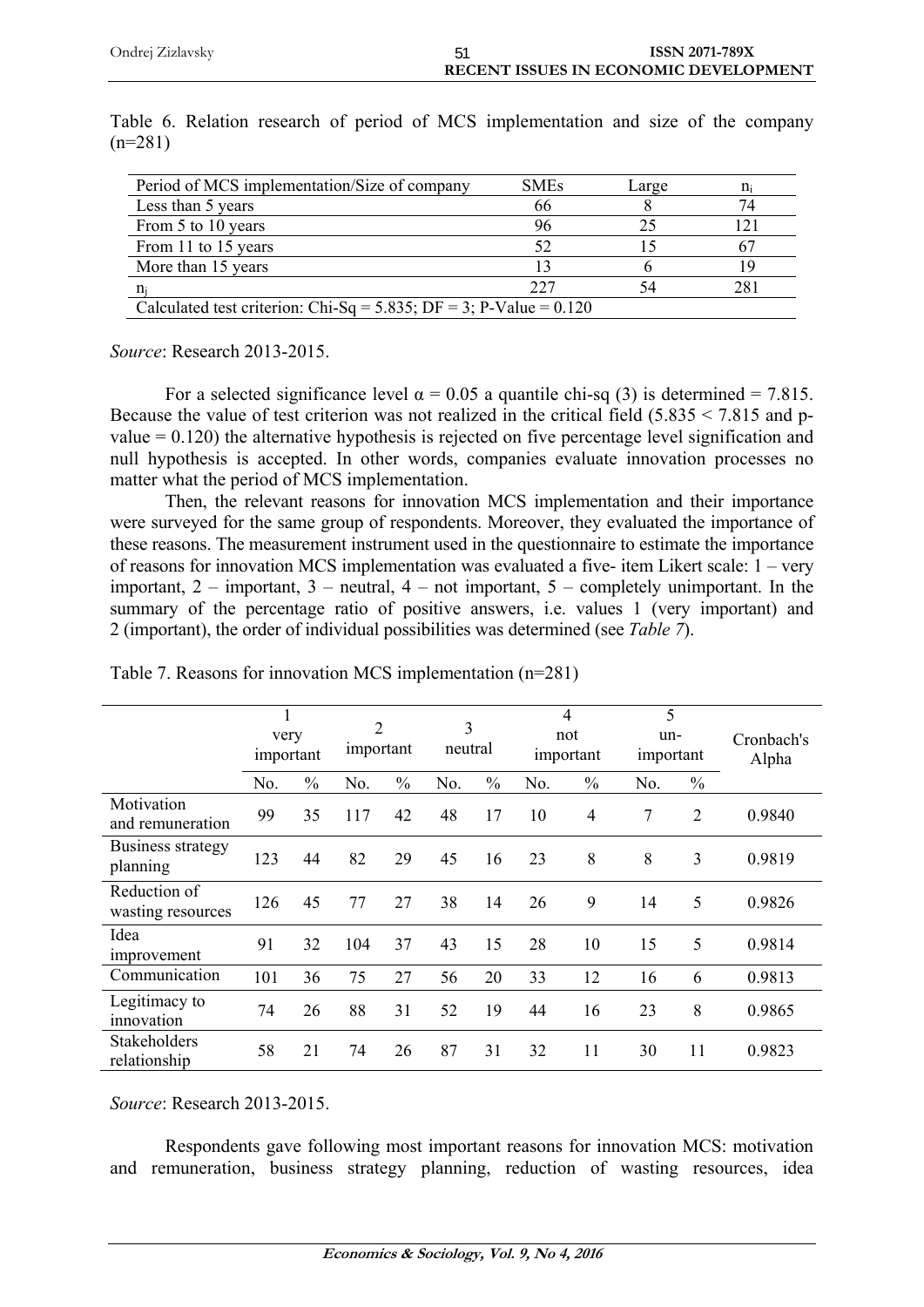| Ondrej Zizlavsky | <b>ISSN 2071-789X</b>                        |
|------------------|----------------------------------------------|
|                  | <b>RECENT ISSUES IN ECONOMIC DEVELOPMENT</b> |

improvement and communication, respectively. Cronbach's alpha coefficient for each construct is above 0.98, and for all seven factors it equals to 0.9853. This means strong internal consistency and good reliability of scale.

In addition, respondents were asked to indicate their use of the evaluation techniques they use within innovative activities to provide the information for decision-making and control. The questionnaire focused on the 16 core project level evaluation metrics (financial and nonfinancial) of innovation performance. This set of metrics was formed after the literature review of the most frequently innovation management control tools (Carenzo & Turolla, 2010; Cokins, 2009; Davila *et al.*, 2013; Niven, 2005; Skarzynski & Gibson, 2008; Tzokas *et al.*, 2004).



Figure 4. Top 3 innovation evaluation methods from financial and nonfinancial tools (n=281) *Source*: Research 2013-2015.

Here again in 2013-2015 results showed that in Czech economics most managers still use mainly financial indicators to assess innovation performance and its components (see *Figure 4*). Budget, revenues from innovation and EBITDA are the most frequently applied indicators. Since we are studying the Czech manufacturing business environment, i.e. for profit sector, innovation evaluation must always be based on a group of logically interrelated financial indicators.

On the other hand, the majority of managers in Czech manufacturing companies also feel that non financial indicators should be used to monitor the undertaken innovative efforts and projects. The managers should rely more on non financial indicators than on the financial ones because these indicators provide a better assessment of progress in real time and of the probability of success. Thus the use of complex innovation indicators is the best option.

Among all the performance measurement systems, e.g. Performance Measurement Matrix (Keegan *et al.*, 1989), the Performance Pyramid (McNair *et al.*, 1990), the Integrated Performance Measurement Systems (Bititci *et al.*, 1997), the Performance Prism (Neely & Adams, 2001), Data Envelope Analysis (Charnes *et al.*, 1978), Quantum Performance Measurement (Hronec, 1993), EFQM Excellence Model (European Foundation for Quality Management, 1999), the Tableau de Bord (Lebas, 1994) or Productivity Measurement and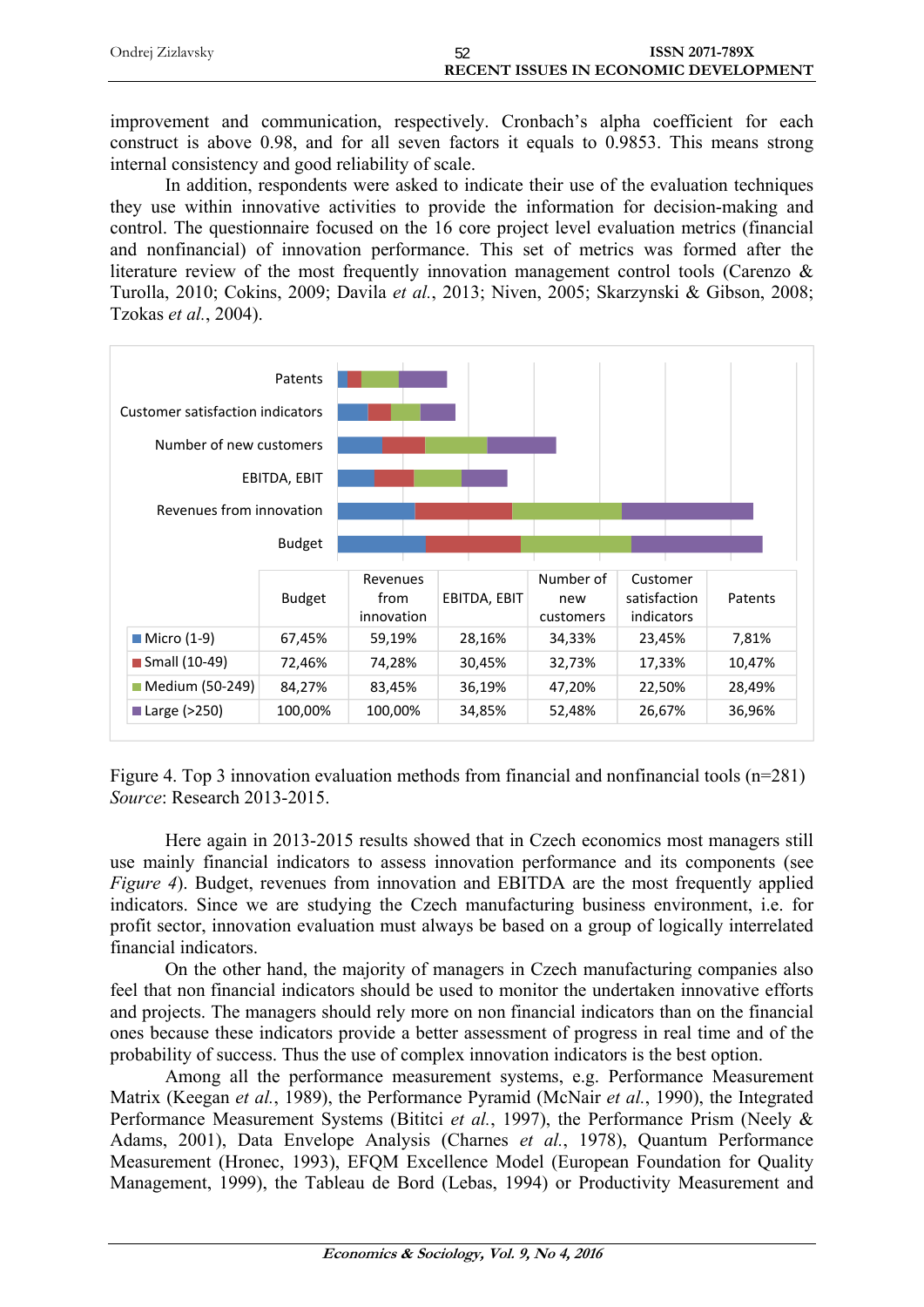| Ondrej Zizlavsky | ხკ | <b>ISSN 2071-789X</b>                 |
|------------------|----|---------------------------------------|
|                  |    | RECENT ISSUES IN ECONOMIC DEVELOPMENT |

Enhancement System (Pritchard, 2008), the Balanced Scorecard seems most appropriate for introducing a complex system of measuring innovation performance for an entire company (e.g. Bremser & Barsky, 2004; Donovan et al., 1998; Horvath & Partners, 2016; Kaplan & Norton, 1996; Kaplan & Norton, 2001; Kerssens-van Drongelen & Cook, 1997; Li & Dalton, 2003; Niven, 2005; Niven 2014; Pearson et al., 2000).

Nonetheless the introduction of a comprehensive Balanced Scorecard system, although its philosophy is simple and logical, is too challenging for most Czech businesses – in terms of time, organisation, and finance. The empirical evidence from 2013-2015 research demonstrates the low adoption rate of the Balanced Scorecard. A gap between micro and small companies and medium and large companies was found. In the first two groups (micro and small companies) Balanced Scorecard is implemented only in minority group. Less than 3% of respondents adopted this method. Most Czech companies, especially medium and large, monitor performance of innovation by using specific financial and non financial measures but without any logical link between them. In other words only a small number of companies, especially large ones and those having different perspectives, actually understand the importance of the cause and -effect relationship between metrics. Here, the gap between global and Czech companies has been discovered (cf. Davila et al., 2009; Chiesa & Frattini, 2009; Hendricks et al., 2012).

While a company may not choose to adopt a formal Balanced Scorecard management system, it can learn and use the key concepts. The Balanced Scorecard helps managers to implement strategy through the development of an integrated set of relevant financial and non-financial measures. The non-financial measures, if properly selected, should be drivers of sustained profitability. The author therefore advises integration of selected features and indicators of the Balanced Scorecard and to create one's own specific Innovation Scorecard that would best capture the factors and metrics of innovation activities of the individual company is suggested. The selection of the relevant indicators must be tailored to the company as each innovation is unique, specific, and intended to bring competitive advantage and company growth (e.g. Bonner et al., 2001; Hart et al., 2003; Hauser & Zettelmeyer, 1997; Vahs et al., 2010).

Hence next section proposes on the basis of literature review and empirical research an original management control system approach to assessment of innovation performance on a micro-level suitable for Czech business environment, called the Innovation Scorecard.

#### **4. Innovation Scorecard Conceptual Framework**

The basic structure of the Innovation Scorecard draws on Horvath's long-term experience (Horvath  $\&$  Partners, 2016) with the implementing of the BSC and involves the following phases: (i) defining innovation strategy; (ii) setting strategic goals; (iii) constructing a relationship of cause and effect with the help of a strategic map; (iv) the choice of metrics; (v) establishing target values. In content these five phases collectively form an integrated whole. This gives rise to a sample approach, conceived in the form of concrete instructions for the process of implementing the Innovation Scorecard.



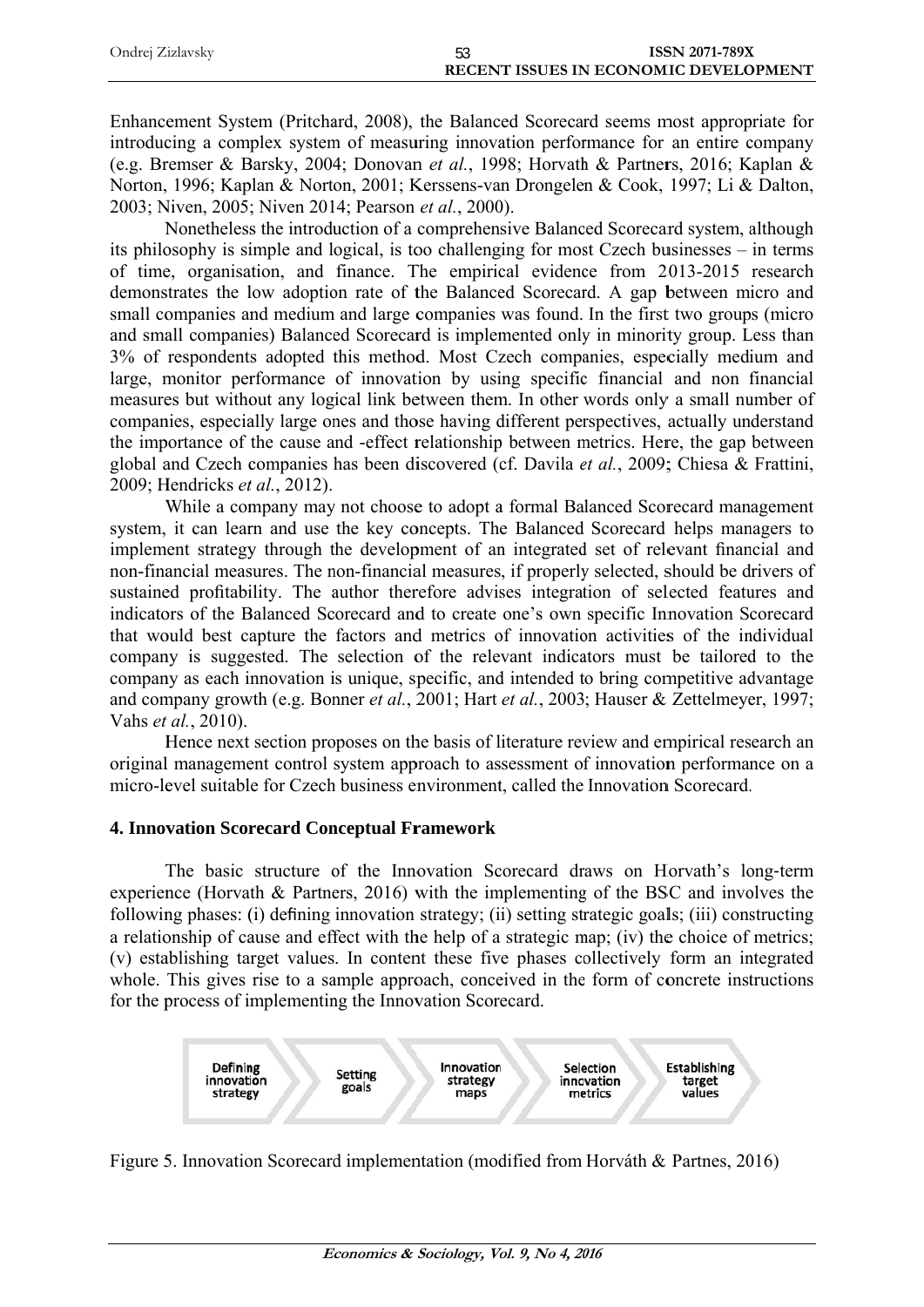| Ondrej Zizlavsky | <b>ISSN 2071-789X</b>                 |  |
|------------------|---------------------------------------|--|
|                  | RECENT ISSUES IN ECONOMIC DEVELOPMENT |  |

Due to the scope of the paper this section is focused only on the design of conceptual innovation performance measurement framework. Therefore, it is based on the presumptions that:

- The company has already defined its innovation strategy (according to e.g. Bessant  $\&$  $\bullet$ Tidd, 2011; Bonner et al., 2001; Hayes, 2007; Kerssens-van Drongelen & Bilderbeek, 1999; Lafley & Charan, 2008; Pearson et al., 2000; Skarzynski & Gibson, 2008; Thomaschewski & Tarlatt, 2010; Tidd et al., 2005; Vahs et al., 2010).
- The company has already set performance goals and fine-tuned the balance (e.g.  $\bullet$ Kaplan & Norton, 1993; Porter, 1998; Skarzynski & Gibson, 2008).
- The company has already established its innovation business model (e.g. Davila *et al.*)  $2013$ ).

Following the Stage Gate model by Cooper (1998; 2008), the input-process-outputoutcomes model (Brown, 1996), performance measurement system design rules (Azzone et al., 1991; Bourne et al., 2003; Dixon et al., 1990; Globerson, 1985; Goold, 1991; Kaplan & Norton, 1992; Maskell, 1991; Neely et al., 1996) and the methodology of Innovation Scorecard, the innovation process can be divided into distinct stages and should be separated by management decision gates. This means an effective as well as an efficient approach, so that the new product can be moved from idea to launch in a systematic way.

Every stage is preceded by one gate. At each stage information is gathered to reduce project uncertainties and risks which is then evaluated at the following gate. Gates represent decision points with deliverables (what the innovation team brings to the decision point) and must meet/should meet criteria where the company can decide if it will proceed with the innovation project or if it is to be stopped, held or recycled. Thus gates are also referred to as "Go/No Go check points" where a decision to invest more or not is made (Cooper, 1998; 2008). At the gates below average projects should be stopped and resources should be allocated to other promising projects.

By comparing models of the innovation process (Zizlavsky, 2013) and for the original purpose – to create a simple innovation performance measurement system framework for the Czech business environment – five distinct evaluation gates are selected: (i) idea screening; (ii) project selection; (iii) innovation preparation and market test; (iv) analysing market test results, after launch assessment; and (v) post implementation review (see Figure 6). Each of these phases is important for the success of innovation.

While the entire innovation process is described as being linear, it moves in non linear cycles and must take place along the spiral of the long-term growth of a company (Kopcaj, 2007: Moss, 1989). The linear models of innovation are useful for describing key steps in the innovation process (Carlsson *et al.*, 1976). Rather, the innovation process is chaotic and non linear (Anderson et al., 2004).



Figure 6. Modified Stage Gate process (Cooper, 1998, p. 108) according to innovation process (Zizlavsky, 2013, p. 5)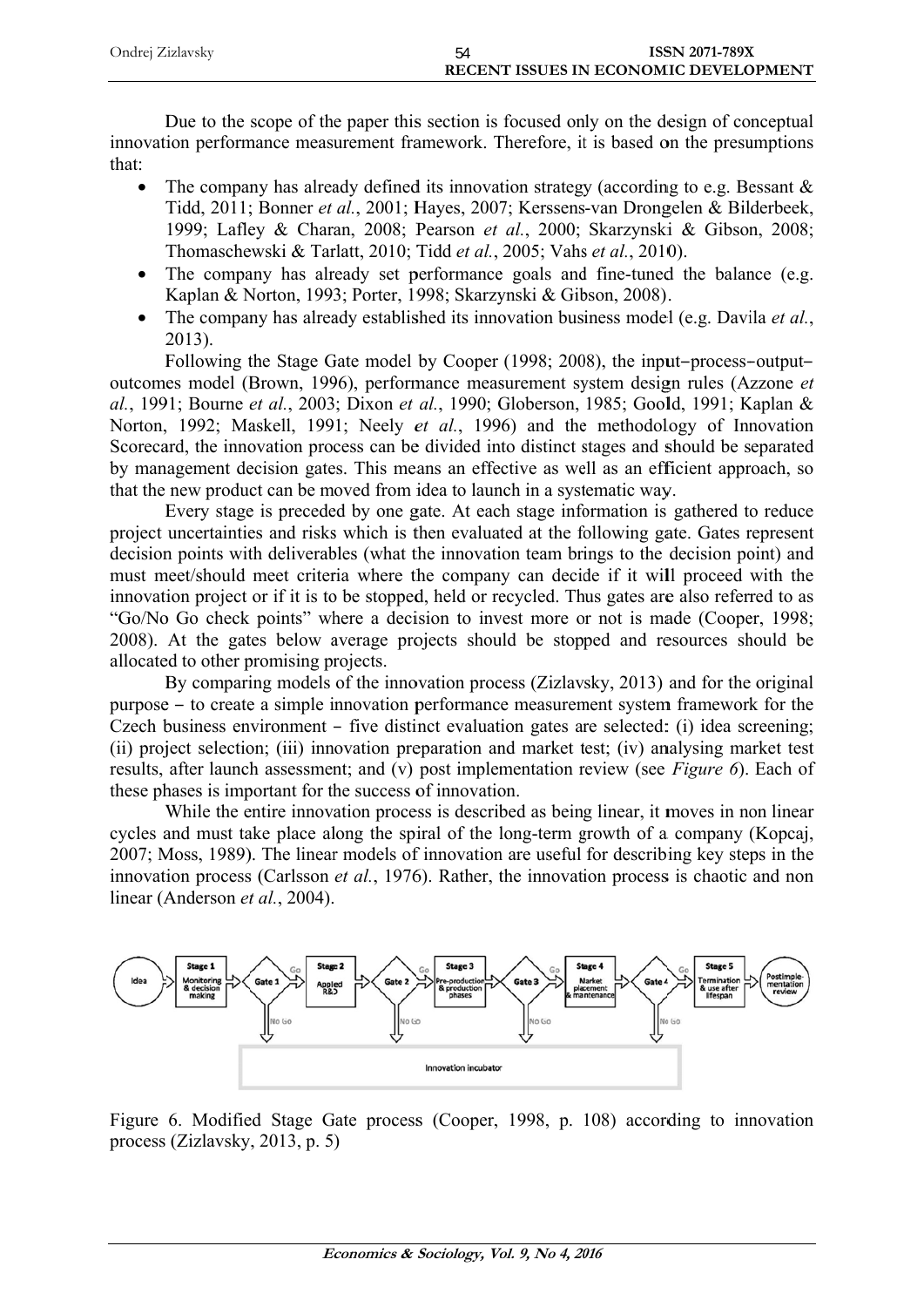| Ondrej Zizlavsky | <b>ISSN 2071-789X</b>                        |
|------------------|----------------------------------------------|
|                  | <b>RECENT ISSUES IN ECONOMIC DEVELOPMENT</b> |

Before the evaluation of the innovation process, an essential factor of innovation assessment has to mentioned. Timing is key for innovation success as well as the reason for most failures in the context of innovation (e.g. Berth, 1993; Thomaschewski & Tarlatt, 2010). One challenge here is that promising projects – with the wrong timing – can be killed off in a very linear stage of project. If an idea falls through the innovation processes then it is just gone, even though it might hold promise at a future point when the company is better prepared to execute it. A solution could be an "Innovation incubator" ‒ if the projects are interesting, but the timing is off, then the competent manager can catch the falling projects in the innovation incubator (Lindegaard, 2015).

Gate 1 consists of measurement inspiration related to activities which are devoted to identification of ideas for innovation projects. This phase is divided into factors which depend on whether ideas are actively generated or collected from existing resources, as well as if they originate from internal or external stakeholders. Therefore idea screening is the first of a series of evaluations of whether the idea is according to the strategy of the company. It begins when the collection of inventive ideas is complete.

It is an initial assessment to weed out impractical ideas. This initial evaluation cannot be very sophisticated as it is concerned with identifying ideas that can pass on to the applied R&D stage to be developed into concepts and can be evaluated for their technical feasibility and market potential.

The influence of innovation ideas is generally still very unclear and technical or economic success is therefore difficult to estimate. The typical innovation killer is a question like "How profitable is this new opportunity?" Of course, asking detailed questions about profitability is not wrong but many companies tend to ask this question very early  $-$  at a stage when it is impossible to answer it.

There are only rough economic estimates and data collection concentrates primarily on the sales volumes of overall and submarkets as well as the distribution of market shares. Risk analyses are regularly carried out in the initiation phase as regards technical feasibility and economic success (Gaiser *et al.*, 1989). Precise cost and revenue estimations and allocations can still not be made since the use of the innovation and its associated products or services has not been specified yet. The recorded values cannot be allocated to the innovation yet. The recording process only indicated possible leeway. The extent to which this can be filled by the innovation remains open in this phase.

The project proposals which are considered best are chosen and innovation projects are started for proof-of-concept and prototype development. At Gate 2 the project is reevaluated based on the criteria of Gate 1 and additional variables such as market potential. At the end of the inventive phase in the innovation process the company may have a list of many projects that senior management would like to complete. Each project may (or may not) possibly require different degrees of innovation. If current funding will support only a few projects, then how does a company decide which of the twenty projects to work on first? This is the project selection and prioritization process.

At this early stage the investment appraisal methods are still not applied since they require much more detailed information on the time of occurrence of input values. The estimate is limited to a basic comparison of investment costs and the revenue and growth potential of the market addressed, augmented by risk-related statements. The cost sheet is to provide an idea of the financial and organisational expenses to be expected.

Demanding a lot of financial precision about a promising project, particularly during the embryonic stages of experimentation, is highly counterproductive. Rather than making a quick decision about an idea at a very early stage, the goal should be to create an extremely fast iterative cycle that allows prospective innovators to get started, quickly test whether their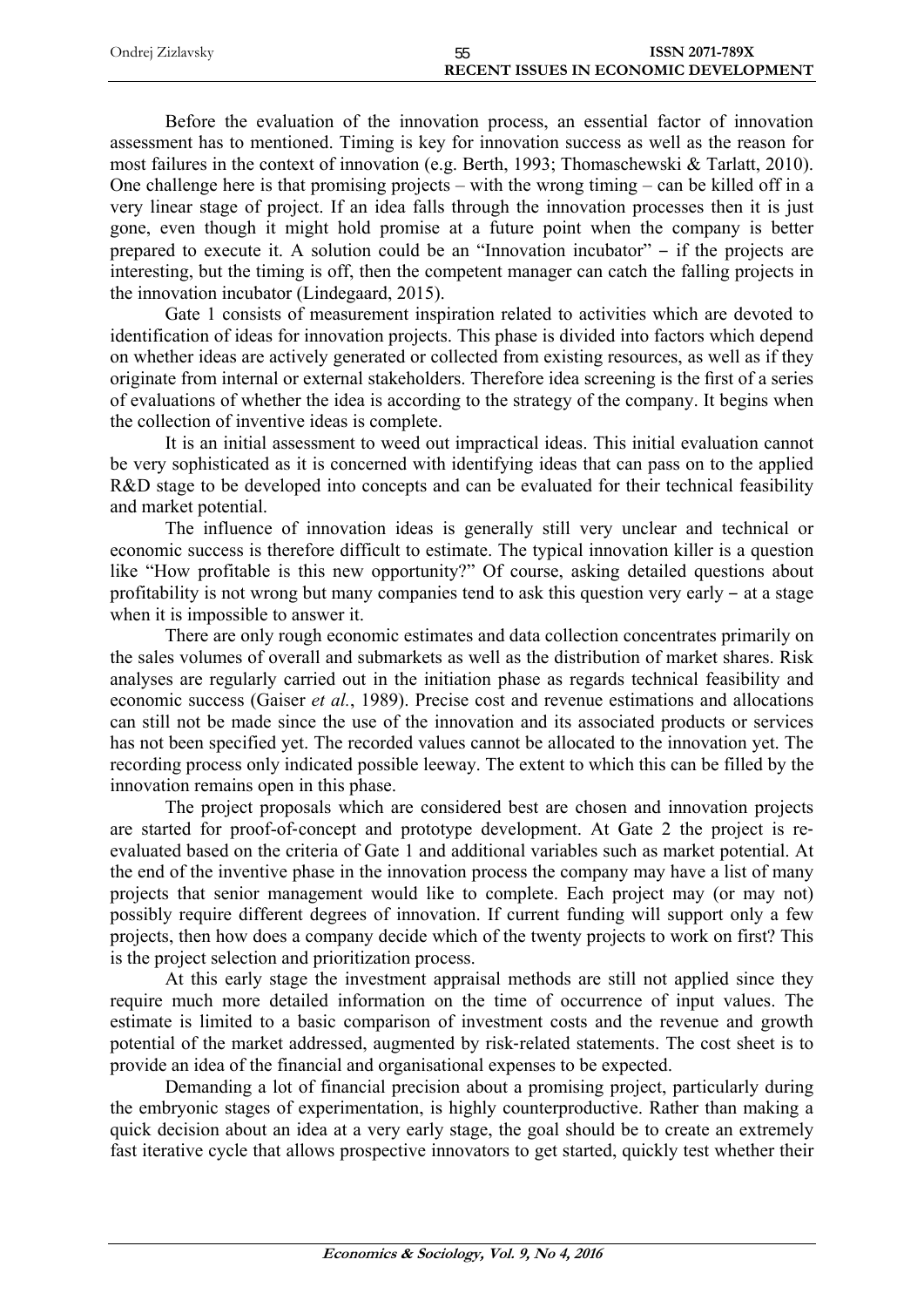| Ondrej Zizlavsky | <b>ISSN 2071-789X</b><br>56                  |  |
|------------------|----------------------------------------------|--|
|                  | <b>RECENT ISSUES IN ECONOMIC DEVELOPMENT</b> |  |

hypotheses are valid or invalid, see what they learn from their experimentation and rapidly iterate that learning.

At the end of this applied R&D stage the product is finally developed physically. The result of this stage is a tested prototype. Apart from technical and qualitative aspects it is important to involve the customers or users for feedback in order to better understand their unmet and unspoken needs and problems and benefits sought in the innovation. Economic data and plans, e.g. production and marketing plans, are reviewed. Based on this in Gate 2 the product is tested again for overall operability. This includes testing the product in the market. Cooper (2008) suggests field trials, pre tests or test markets in order to assess customers' reactions and calculate approximate market share or revenues.

Choosing the right projects is only half of the way to ensure a company's long<sup>[2]</sup>term competitiveness. Even if the right innovation projects are selected it remains important to assess whether the execution of every single project is successful. More precisely companies face the challenge of measuring the performance of innovation projects.

Therefore the planning phase is used to prepare and develop innovation concepts. These concepts build the framework for the values to be considered in this phase. Forecast, potential revenues from products and services and OPEX form the basis for the calculation. Depending on the nature and design of the innovation, revenues can be broken down into detailed reference values such as customer groups or sub-segments.

Gate 3 assesses the product a last time before its launch. In order to assure performance of innovation projects a number of tools can be applied such as milestone trend analysis, project reporting, project status analysis or cost trend analysis. Another tool which can be applied is target costing. This strategic cost management allows the entire life cycle of product and influencing the performance of innovation project in the early stages of product development to be considered (e.g. Sakurai, 1989).

The specified product concepts are launched on the market using traditional marketing tools and on the basis of the product launch processes in the commercialization phase. At Gate 4 the product is assessed once more. Actual performance is compared to forecasts. Internal accounting provides cost and service allocation and forecasts as basic information for this phase.

The innovation profitability analysis focuses on individual products, service offers, product bundles, dedicated customer segments and sales areas in this phase. There is already a clear idea of production costs and willingness to pay, enabling detailed data to be recorded. As the data pool improves, the relationship between innovation and origin of cost gradually becomes clearer. Specifically the level of detail and the specific nature of the data make it easier to allocate innovations. Cost accounting becomes increasingly helpful and offers more precise information, especially with regard to OPEX and the determination of flat rates.

Company accounting and the company's planning systems provide a wide range of tools in this phase with which both cost and revenue-related planning and control can be achieved. In the measurement, the project-induced revenues must be compared with capital expenditure over time. Data for the forecast revenues and investment costs should be agreed with the product owners. For interconnected and network products this is difficult since there are generally several product owners. Financial mathematics provides above all the net present value method as a dynamic investment appraisal method (Ryan & Ryan, 2002). Under this method, payments received and made over the product life-cycle are compared and discounted to their present value. Corporate earnings and innovation risk are controlled using the specified interest rate.

Within Gate 5 there should of course be a post implementation review which investigates the causes of the problems in the implemented innovation, not to seek out the culprit in terms of the poor decisions, but so that in future in a similar innovation process can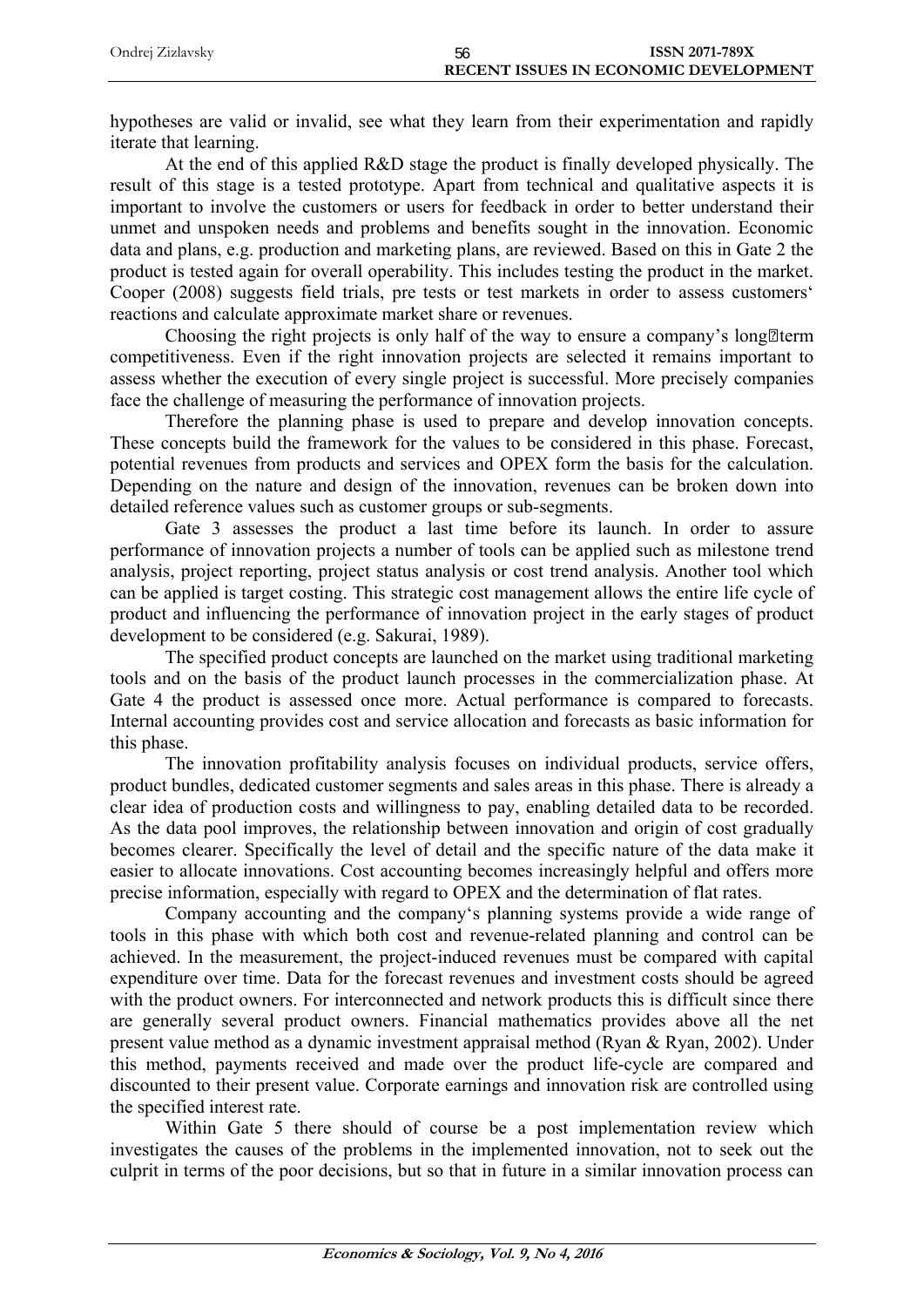| Ondrej Zizlavsky | <b>ISSN 2071-789X</b>                        |  |
|------------------|----------------------------------------------|--|
|                  | <b>RECENT ISSUES IN ECONOMIC DEVELOPMENT</b> |  |

discover and avoid similar problems. The post-implementation review thus becomes a key element in control feedback, which makes possible the incorporation of the results into further projects, so becoming also the first ex-ante input in future projects. We can therefore see the post-implementation review as a learning process, the results of which translate into the success of further innovation projects and so also into the future prosperity of the business.

### **Conclusion**

The paper is based on current knowledge in the area of innovation management and management control and on specific conditions in today's business environment. It summarises the issues of managing and measuring the performance of the innovation process. This work builds on knowledge from significant professional authors, summarises it and tries to develop it further.

The paper continues research activities and publications carried out within long-term empirical research carried out in Czech manufacturing industry in 2009-2015. It was necessary to study the individual definitions, processes and means of measuring and managing innovation performance as available in the current state of scientific thinking. This review phase was oriented to the study of especially foreign and Czech professional literature as found in books, articles in journals, information servers and the databases of libraries, universities and other organisations.

Based on the theoretical review presented and the empirical findings from primary research, major implications relevant to academics and practitioners stem from this study. The work has implications for the field of business performance measurement. Research has outlined a number of metrics; various methods and performance measurement frameworks for innovation process evaluation that exist in Czech manufacturing companies.

On the basis of this literature review and an empirical study in Czech manufacturing industry, a management control system approach to innovation performance measurement suitable for Czech business environment called the Innovation Scorecard was proposed. This paper dealt with evaluation of innovation in five phases of the innovation process based on a modified stage gate model. Moreover, at each gate the Innovation Scorecard framework provides a set of factors and for each factor a set of inspiration metrics to choose from or be inspired by (see *Appendix 1*).

From a managerial viewpoint the Innovation Scorecard may provide useful guidelines for focusing attention and expending resources during the entire innovation process. It is argued that the informed use of evaluation metrics as guideposts for increased managerial attention and the identification of problems may help management to prevent drop-and-goerrors in their innovation efforts. Managers may compare and contrast findings from this study with their own innovation practices and, by doing so, enrich the knowledge pool upon which they draw to make well-informed decisions.

In addition, this study has created a basis for further research in the field of innovation performance measurement and management control. An extensive theory about innovation management and performance measurement has been reviewed in this study. Moreover, the literature overview has been completed by primary research in Czech manufacturing industry. Therefore it could serve as guideline for case studies or further research.

However the benefits need to be assessed in a purely realistic manner. The proposed methodology is not an all-powerful guide which would lead to the problem-free innovation performance management in all circumstances. It identifies and highlights potentially problematic areas and shows managers all that they should take into account when managing innovation. It is also only one of many possible approaches, given how extensive economics has become and the wide availability of its results.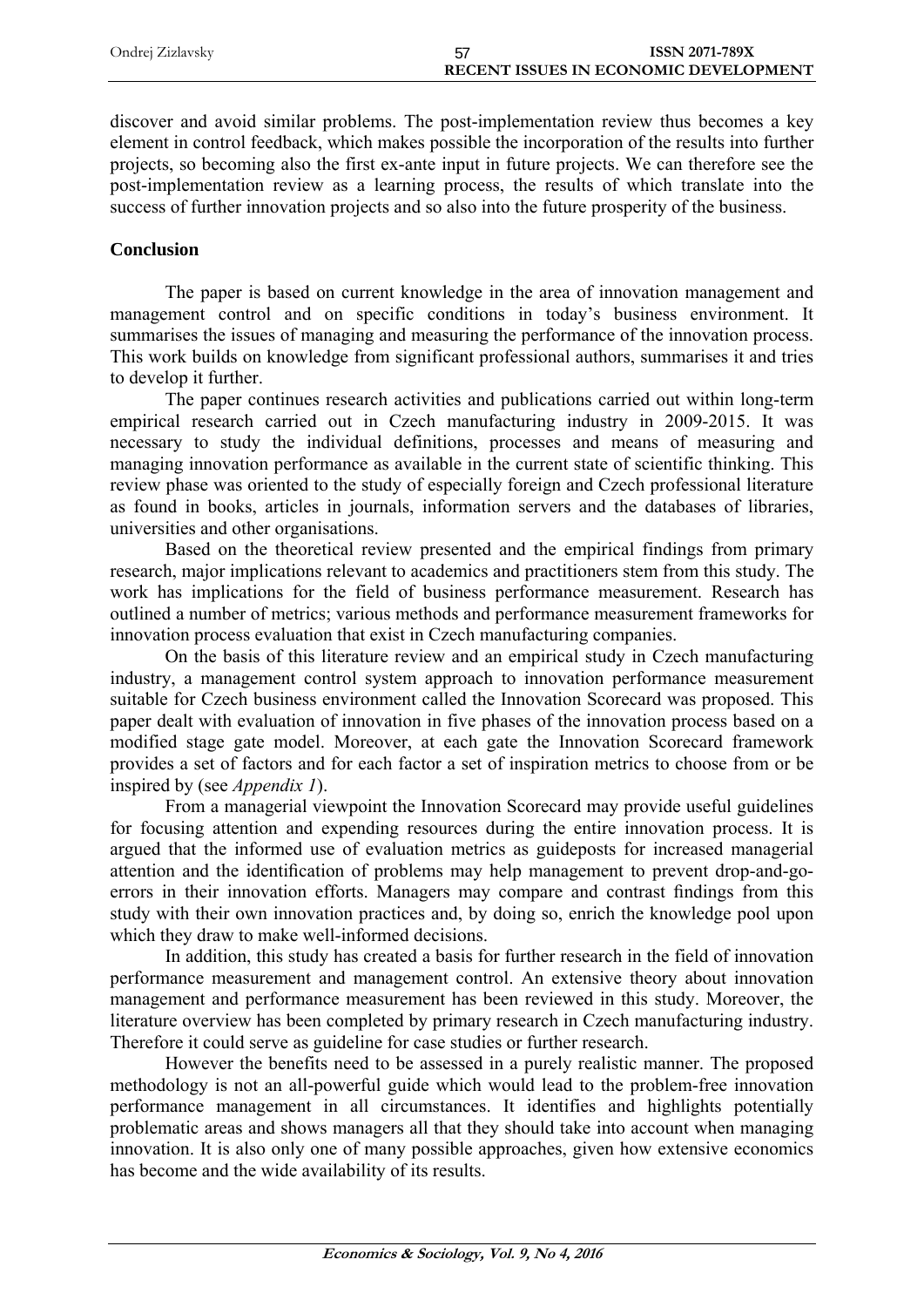| Ondrej Zizlavsky | <b>ISSN 2071-789X</b>                        |
|------------------|----------------------------------------------|
|                  | <b>RECENT ISSUES IN ECONOMIC DEVELOPMENT</b> |

## **Acknowledgement**

This paper was supported by research project no. FP-S-15-2877 *The Selected Questions of Financial Management* from the Internal Grant Agency at Brno University of Technology.

## **References**

- Acs, Z. J., Anselin, L., Varga, A. (2002), Patents and innovation counts as measures of regional production of new knowledge, *Research Policy*, Vol. 31, No. 7, pp. 1069-1085.
- Anderson, N. R., De Dreu, C. K. W., Nijstad, B. A. (2004), The routinization of innovation research: A constructively critical review of the state-of-the-science, *Journal of Organizational Behaviour*, Vol. 25, No. 2, pp. 147-173.
- Azzone, G., Masella, C., Bertelè, U. (1991), Design of performance measures for time-based companies, *International Journal of Operations & Production Management*, Vol. 11, No. 3, pp. 77-85.
- Baldwin, J., Gellatly, G. (2003), *Innovation Strategies and Performance in small firms*, Cheltenham, Edward Elgar.
- Bassani, C., Lazzarotti, V., Manzini, R., Pellegrini, L., Santomauro, S. (2010), Measuring performance in R&NPD: the case of Whitehead Alenia Sistemi Subacquei – a Finmeccanica company, *European Journal of Innovation Management*, Vol. 13, No. 4, pp. 481-506.
- Berth, R. (1993), Der kleine Wurf, *Manager Magazin*, Vol. 23, No. 4, pp. 214-227.
- Bessant, J., Tidd, J. (2011), *Innovation and entrepreneurship*, NJ: Wiley.
- Bititci, U. S., Carrie, A. S., McDevitt, L. (1997), Integrated performance measurement systems: A development guide, *International Journal of Operations and Production Management*, Vol. 17, No. 5, pp. 522-534.
- Bonner, J. M., Rueker, R. W., Walker, O. C. (2001), Upper management control of new product development project performance, *Journal of Product Innovation Management*, Vol. 19, No. 3, pp. 233-245.
- Bourne, M. C. S., Neely, A. D., Mills, J. F., Platts, K. W. (2003), Implementing performance measurement systems: a literature review, *International Journal of Business Performance Management*, Vol. 5, No. 1, pp. 1-24.
- Bremser, W. G., Barsky, N. P. (2004), Utilizing the balanced scorecard for R&D performance measurement, *R&D Management*, Vol. 34, No. 3, pp. 229-238.
- Brouwer, E., Kleinknecht, A. (1996), Firm size, small business presence and sales of innovative products: A micro-econometrics analysis, *Small Business Economics*, Vol. 8, pp. 189-201.
- Brown, M. G. (1996), *Keeping Score: Using the Right Metrics to Drive World Class Performance*, New York, NY: Productivity Press.
- Calabrese, A., Campisi, D., Capece, G., Costa, R., Di Pillo, F. (2013), Competiveness and Innovation in High-tech Companies: an Application to the Italian Biotech and Aerospace Industries, *International Journal of Engineering Business Management*, Vol. 5, pp. 40-51.
- Carenzo, P., Turolla, A. (2010), Diffusion of management accounting systems in manufacturing companies, In: M. J. Epstein et al. (eds.) *Performance measurement and management control: innovative concepts and practices*, Bingley: Emerald Group Publishing Limited, pp. 457-499.
- Carlsson, B., Keane, P., Martin, J. B. (1976), R&D organizations as learning systems, *Sloan Management Review*, Vol. 17, No. 3, pp. 1-15.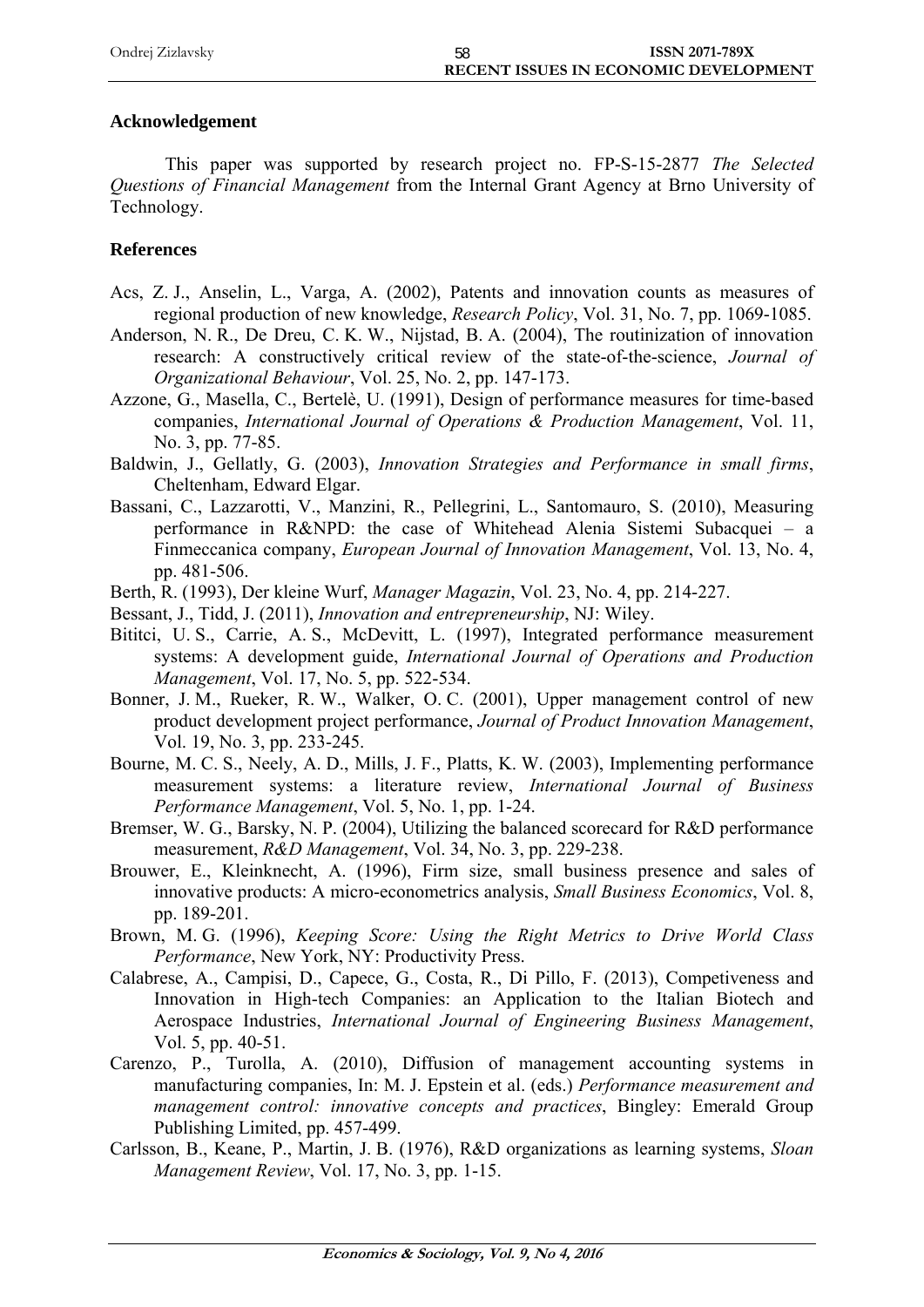| Ondrej Zizlavsky |                                              | <b>ISSN 2071-789X</b> |
|------------------|----------------------------------------------|-----------------------|
|                  | <b>RECENT ISSUES IN ECONOMIC DEVELOPMENT</b> |                       |

- Charnes, A., Cooper, W. W., Rhodes, E. (1978), Measuring the efficiency of decision making units, *European Journal of Operational Research*, No. 2, pp. 429-444.
- Chiesa, V., Frattini, F. (2009), *Evaluation and performance measurement of research and development*, Cheltenham, Edward Elgar Publishing.
- Cokins, G. (2009), *Performance management: integrating strategy execution, methodologies, risk, and analytics*, Hoboken, N.J.: Wiley.
- Cooper, J. R. (1998), A multidimensional approach to the adoption of innovation, *Management Decision*, Vol. 36, No. 8, pp. 493-502.
- Cooper, R. G. (2008), Perspective: The Stage-Gate idea-to-launch process update, What's new and NextGenSystems, *Journal of Product Innovation Management*, Vol. 25, pp. 213-232.
- Cooper, R. G., Edgett, S., Kleinschmidt, E. (2004), Benchmarking best NPD practices, *Research Technology Management*, Vol. 47, No. 1, pp. 31-43.
- Danneels, E., Kleinschmidt, E. (2001), Product innovativeness from the firm's perspective: Its dimensions and their relation with project selection and performance, *Journal of Product Innovation Management*, Vol. 18, No. 6, pp. 357-373.
- Davila, T., Epstein, M. J., Shelton, R. D. (2013), *Making innovation work: How to manage it, measure it, and profit from it*, Updated ed. Upper Saddle River: FT Press.
- Davila, A., Foster, G. Li, M. (2009), Reasons for management control systems adoption: Insights from product development systems choice by early-stage entrepreneurial companies, *Accounting, Organizations and Society*, Vol. 34, No. 3-4, pp. 233-347.
- Dixon, J. R., Nanni, A. J., Vollmann, T. E. (1990), *The New Performance Challenge: Measuring Operations for World-Class Competition*, Homewood, IL: Irwin Professional Pub.
- Donovan, J., Tully, R., Wortman, B. (1998), *The Value Enterprise: Strategies for Building a Value-based Organization*, Toronto: McGraw-Hill/Ryerson.
- Doukas, J., Switzer, L. (1992), The stock market's valuation of R&D spending and market concentration, *Journal of Economics and Business*, Vol. 44, No. 2, pp. 95-114.
- Drucker, P. F. (1985), *Innovation and entrepreneurship: practice and principles*, Harper & Row.
- Eilat, H., Golany, B., Shtub, A. (2008), R&D project evaluation: an integrated DEA and balanced scorecard approach, *Omega*, Vol. 36, No. 5, pp. 895-912.
- European Foundation For Quality Management (1999), *EFQM Model for Business Excellence: Company Guidelines*, Brussels: EFQM.
- Gaiser, B., Horváth, P.,Mattern, K., Servatius, H. G. (1989), Wirkungsvolles F+E Controlling stärkt die Innovationskraft, *Harvard-Manager*, Vol. 11, No. 3, pp. 32-40.
- Garcia, R., Calantone, R. (2002), A critical look at technological innovation typology and innovativeness terminology: A literature review, *Journal of Product Innovation Management*, Vol. 19, No. 2, pp. 110-132.
- García-Valderrama, T., Mulero-Mendigorri, E., Revuelta-Bordoy, D. (2008a), A Balanced Scorecard framework for R&D, *European Journal of Innovation Management*, Vol. 11, No. 2, pp. 241-281.
- Garcia-Valderrama, T., Muler-Mendigorri, E., Revuelta-Bordoy, D. (2008b), Relating the perspectives of the balanced scorecard for R&D by means of DEA, *European Journal of Operational Research*, Vol. 196, No. 3, pp. 1177-1189.
- Gault, F. (2013), *Handbook of innovation indicators and measurement*, Cheltenham, Edward Elgar Publishing.
- Globerson, S. (1985), Issues in developing a performance criteria system for an organisation, *International Journal of Production Research*, Vol. 23, No. 4, pp. 639-46.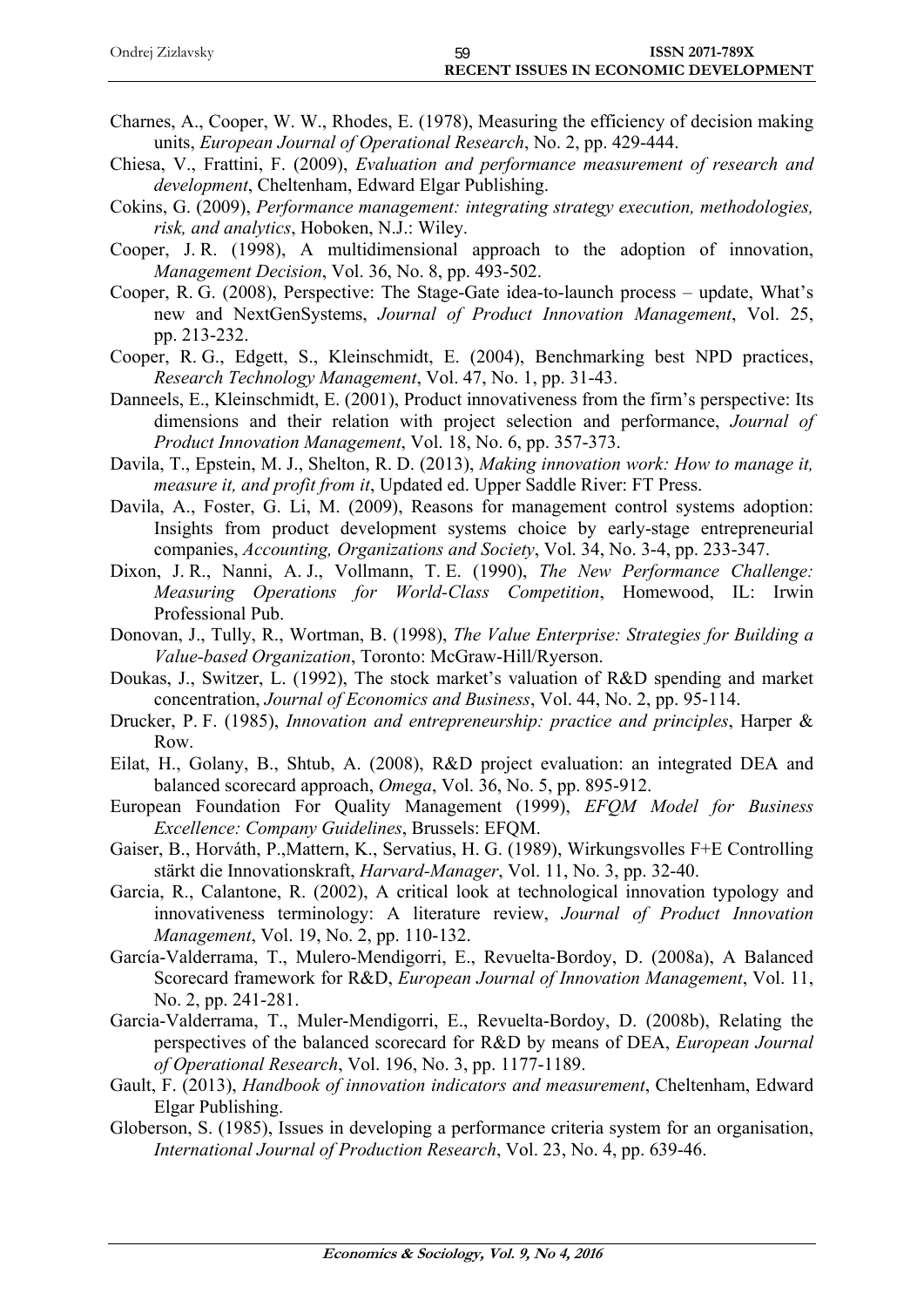| Ondrej Zizlavsky | 60                                           | <b>ISSN 2071-789X</b> |
|------------------|----------------------------------------------|-----------------------|
|                  | <b>RECENT ISSUES IN ECONOMIC DEVELOPMENT</b> |                       |

- Goold, M., Quinn, J. J. (1990), The paradox of strategic controls, *Strategic Management Journal*, Vol. 11, pp. 43-57.
- Greve, H.R. (2003), Behavioral theory of R&D expenditures and innovations: evidence from shipbuilding, *Academy of Management Journal*, Vol. 46, No. 6, pp. 685-702.
- Griliches, Z. (1990), Patent statistics as economic indicators, *Journal of Economic Literature*, No. 28, pp. 1661-1707.
- Gronum, S., Verreynne, M. L., Kastelle, T. (2012), The Role of Networks in Small and Medium-Sized Enterprise Innovation and Firm Performance, *Journal of Small Business Management*, Vol. 50, No. 2, pp. 257-282.
- Guo, R. J., Baruch, L., Zhou, N. (2005), The valuation of biotech IPOs, *Journal of Accounting, Auditing & Finance*, Vol. 20, No. 4, pp. 423-459.
- Hart, S., Hultink, E. J., Tzokas, N., Commandeur, H. G. (2003), Industrial companies' criteria in new product development gates, *Journal of Product Innovation Management*, No. 20, pp. 22-36.
- Hauser, J. R., Zettelmeyer, F. (1997), Metrics to evaluate RD&E, *Research Technology Management*, No. 40, pp 32-38.
- Hauschildt, J., Salomo, S. (2007), *Innovationsmanagement*, München, Verlag Vahlen.
- Hayes, J. (2007), *The theory and practice of change management*, New York: Palgrave Macmillan.
- Hendricks, K., Hora, M., Menor, L., Wiedman, Ch. (2012), Adoption of the Balanced Scorecard: A Contingency Variables Analysis, *Canadian Journal of Administrative Sciences*, Vol. 29, No. 2, pp. 124-138.
- Horvath & Partners. (2016), *Balanced Scorecard umsetzen*, Gebunden: Schäffer-Poeschel.
- Hronec, S. M. (1993), *Vital signs: using quality, time, and cost performance measurements to chart your company's future*, New York: Amacom.
- Ittner, C. D., Larcker, D. F. (1998), Innovations in performance measurement: Trends and research implications, *Journal of Management Accounting Research*, No. 10, pp. 205- 238.
- Johnson, H. T., Kaplan, R. S. (1987), *Relevance lost: The rise and fall of management accounting*, Boston: Harvard Business School Press.
- Kaplan, R. S., Norton, P. D. (1992), The balanced scorecard: Measures that drive performance, *Harvard Business Review*, Vol. 70, No. 1, pp. 71-79.
- Kaplan, R. S., Norton, P. D. (1993), Putting the balanced scorecard to work, *Harvard Business Review*, Vol. 71, No. 5, pp. 134-147.
- Kaplan, R. S., Norton, P. D. (1996), T*he balanced scorecard: Translating strategy into action*, Boston: Harvard Business School Press.
- Kaplan, R. S., Norton, P. D. (2001), *The strategy focused organization*, Boston, MA: Harvard Business School Press.
- Keegan, D. P, Eiler, R. G., Jones, C. R. (1989), Are your performance measures obsolete? *Management Accounting*, Vol. 70, No. 12, pp. 45-50.
- Kerssens-van Drongelen, I. C., Cook, A. (1997), Design principles for the development of measurement systems for research and development processes, *R&D Management*, Vol. 27, No. 4, pp. 345-359.
- Kerssens-van Drongelen, I. C., Bilderbeek, J. (1999), R&D performance measurement: more than choosing a set of metrics, *R&D Management*, Vol. 29, No. 1, pp. 35-46.
- Klomp, L., van Leeuwen, G. (2001), Linking Innovation and Firm Performance: A New Approach, *International Journal of the Economics of Business*, Vol. 8, No. 3, pp. 343- 364.
- Kopcaj, A. (2007), *Spirálový management*, Prague: Alfa Publishing.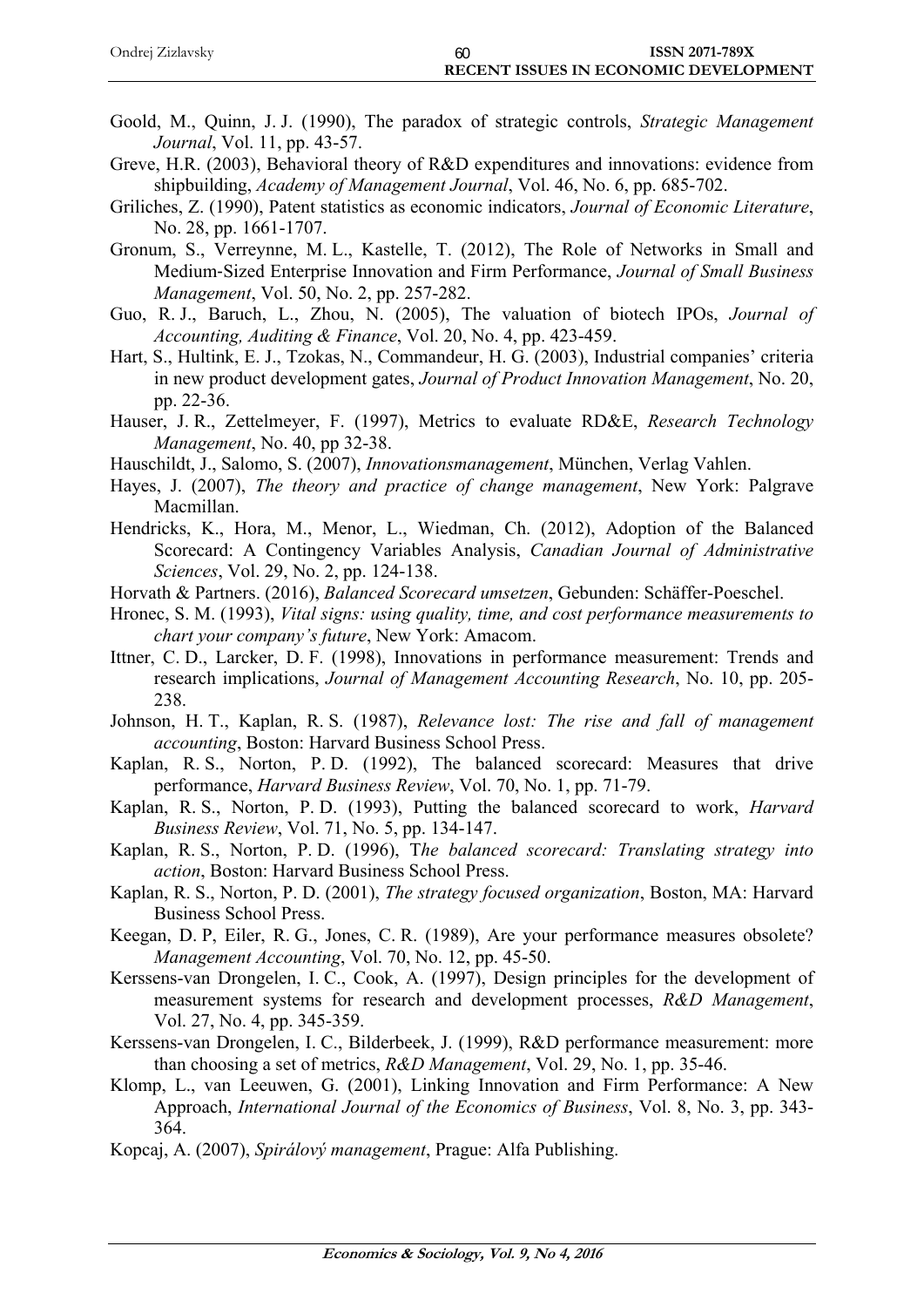| Ondrej Zizlavsky |                                              | <b>ISSN 2071-789X</b> |
|------------------|----------------------------------------------|-----------------------|
|                  | <b>RECENT ISSUES IN ECONOMIC DEVELOPMENT</b> |                       |

- Kozubikova, L., Zoubkova, A. (2016), Entrepreneur´s attitude towards innovativeness and competitive aggressiveness: The case study of Czech micro-enterprises, *Journal of International Studies*, Vol. 9, No. 1, pp 192-204.
- Lafley, A., Charan, R. (2008), *The game-changer: how you can drive revenue and profit growth with innovation*, New York: Crown Business.
- Lahovnik, M, Breznik, L. (2014), Technological innovation capabilities as a source of competitive advantage: A case study from the home appliance industry, *Transformations in Business & Economics*, Vol. 13, No. 2, pp. 144-160.
- Lebas, M. (1994), Managerial accounting in France: Overview of past traditional and current practise, *European Accounting Review*, Vol. 3, No. 3, pp. 471-487.
- Li, H., Atuahene-Gima, K. (2001), Product innovation strategy and the performance of new technology ventures in China, *Academy of Management Journal*, Vol. 44, No. 6, pp. 1123-1134.
- Li, G., Dalton, D. (2003), Balanced Scorecard for I+D, *Pharmaceutical Executive*, Vol. 23, No. 3, pp. 84-90, ISSN 0279-6570.
- Lindegaard, S. (2015), *The Execution of Innovation: What You Need to Know*, http://i.hypeinnovation.com/execution-white-paper-0 (referred 2016-04-17).
- Mansury, M. A., Love, J. H. (2008), Innovation, Productivity and Growth in US Business Services: A Firm-Level Analysis, *Technovation*, No. 28, pp. 52-62.
- Maskell, B. H. (1991), *Performance measurement for world class manufacturing*, Cambridge, MA: Productivity Press.
- McNair, C., Lynch, R. R., Cross, K. L. (1990), Do financial and nonfinancial measures have to agree? *Management Accounting*, Vol. 5, pp. 26-36.
- Merschmann, U., Thonemann, U.W. (2011), Supply chain flexibility, uncertainty and firm performance: an empirical analysis of German manufacturing firms, *International Journal of Production Economics*, Vol. 130, No. 1, pp. 43-53.
- Moss, K. R. (1989), Swimming in new streams: mastering innovation dilemmas, *California Management Review*, Vol. 31, No. 4, pp. 45-69.
- Neely, A., Adams, C. (2001), The performance prism perspective, *Journal of Cost Management*, Vol. 15, No. 1, pp. 7-15.
- Neely, A., Mills, J., Platts, K., Gregory, M., Richards, H. (1996), Performance measurement system design: Should process based approach be adopted, *International Journal of Production Economics*, Vol. 46-47, No. 1, pp. 423-431.
- Neumann, B., Roberts, M.K., Cauvin, E. (2008), Financial and nonfinancial performance measures, *Journal of Cost Management*, Vol. 22, No. 6, pp. 5-14.
- Niven, P. R. (2005), *Balanced scorecard diagnostic*, Hoboken: Wiley.
- Niven, P. R. (2014), *Balanced scorecard evolution: a dynamic approach to strategy execution*, Hoboken: Wiley.
- OECD (2005), *Oslo manual: guidelines for collecting and interpreting innovation data*, Paris, OECD.
- OECD (2009), *Innovation in firms*, Paris, OECD.
- Patel, P., Pavitt, K. (1995), Patterns of technological activity: their measurement and interpretation, In: P. Stoneman (ed.), *The handbook of the economics of innovation and technological change*, Oxford: Wiley-Blackwell, pp. 14-51.
- Pearson, A. W., Nixon, W., Kerssens-Van Drongelen, I. C. (2000), R&D as a business what are the implications for performance measurement? *R&D Management*, Vol. 30, No. 4, pp. 355-364.
- Pittaway, L., Robertson, M., Munir, K., Nenyer, D., Neely, A. (2004), Networking and Innovation: A Systematic Review of the Evidence, *International Journal of Management Reviews*, Vol. 5-6, No. 3-4, pp. 137-168.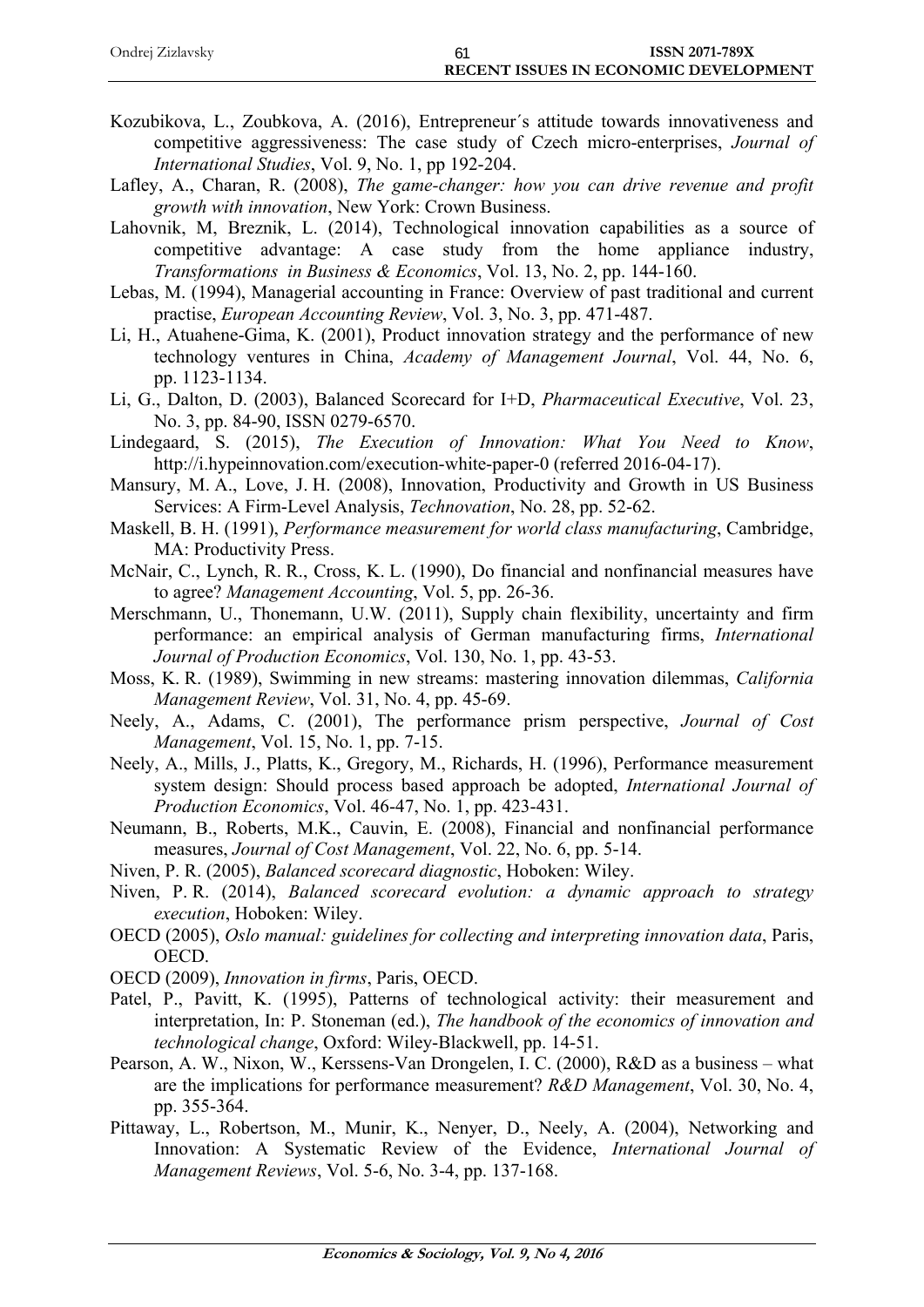| Ondrej Zizlavsky | <b>ISSN 2071-789X</b>                        |
|------------------|----------------------------------------------|
|                  | <b>RECENT ISSUES IN ECONOMIC DEVELOPMENT</b> |

Porter, M. (1998), *Competitive strategy: techniques for analyzing industries and competitors: with a new introduction*, New York: Free Press.

Porter, M. (1990), *The Competitive Advantage of Nations*, New York: Free Press.

- Pritchard, R. D., Harrell, M. M., Diazgranados, D., Guzman, M. J. (2008), The productivity measurement and enhancement system: A meta-analysis, *Journal of Applied Psychology*, Vol. 93, No. 3, pp. 540-567.
- Rosenbusch, N., Brinckmann, J., Bausch, A. (2011), Is innovation always beneficial? A metaanalysis of the relationship between innovation and performance in SMEs, *Journal of Business Venturing*, Vol. 26, No. 4, pp. 441-457.
- Rothwell, R. (1992), Successful industrial innovation: critical factors for the 1990s, *R&D Management*, Vol. 22, No. 3, pp. 221-240, ISSN 1467-9310.
- Ryan, P. A., Ryan, G. P. (2002), Capital budgeting practise of the fortune 1000: How Have Things Changed, *Journal of Business and Management*, Vol. 8, No. 4, pp. 389-419.
- Sakurai, M. (1989), Target costing and how to use it, *Journal of Cost Management*, Vol. 3, pp. 39-50, ISSN 1092-8057.
- Schumpeter, J. A. (1912), *Theorie der wirtschaftlichen Entwicklung*, Leipzig: Duncker und Humblot.
- Skarzynski, P., Gibson, R. (2008), *Innovation to the core: a blueprint for transforming the way your company innovates*, Boston: Harvard Business Press.
- Thomas, P., Mcmillan, G. S. (2001), Using science and technology indicators to manage R&D as a business, *Engineering Management Journal*, Vol. 13, No. 3, pp. 9-14.
- Thomaschewski, D., Tarlatt, A. (2010), Determinants for failure and success in innovation management, In: A. Gerybadze et al. (eds.), *Innovation and international corporate growth*, Berlin: Springer, pp 127-149.
- Tidd, J., Bessant, J. R., Pavitt, K. (2005), *Managing innovation: integrating technological, market and organizational change*, Chichester: John Wiley.
- Tipping, J. W., Zeffren, E., Fusteld, A. (1995), Assessing the value of your technology, *Research Technology Management*, Vol. 38, No. 5, pp. 22-31.
- Tzokas, N., Hutlink, E. J., Hart, S. (2004), Navigating the new product development process, *Industrial Marketing Management*, Vol. 33, pp. 619-626.
- Utunen, P. (2003), Identify, measure, visualize your technology assets, *Research Technology Management*, Vol. 46, No. 3, pp. 31-39.
- Vahs, D., Koch, V., Kielkopf, M. (2010), Innovation generating and evaluation: The impact of change management, In: A. Gerybadze et al. (eds.), *Innovation and international corporate growth*, Berlin: Springer, pp 151-174.
- Vaivio, J. (1999), Exploring a nonfinancial management accounting change, *Management Accounting Research*, Vol. 10, No. 4, pp. 409-437.
- Valenta, F. (1969), *Tvůrčí aktivita inovace efekty*, Prague: Svoboda.
- Van Wijk, R., Jansen, J. J., Lyles, M. A. (2008), Inter- and Intra- Organizational Knowledge Transfer: A Meta-Analytic Review and Assessment of Its Antecedents and Consequences, *Journal of Management Studies*, Vol. 45, pp. 830-853.
- Verbeek, A., Debackere, K., Luwel, M., Zimmermann, E. (2002), Measuring progress and evolution in science and technology I: The multiple uses of bibliometric indicators, *International Journal of Management Reviews*, Vol. 4, No. 2, pp. 179-211.
- Vlcek, R. (2002), *Hodnota pro zákazníka*, Prague: Management Press.
- Werner, B. M., Souder, W. E. (1997), Measuring R&D performance: state of the art, *Research Technology Management*, Vol. 40, No. 2, pp. 34-42, ISSN 0895-6308.
- Wingate, L. M. (2015), *Project management for research and development: guiding innovation for positive R&D outcomes*, Boca Raton: CRC Press.